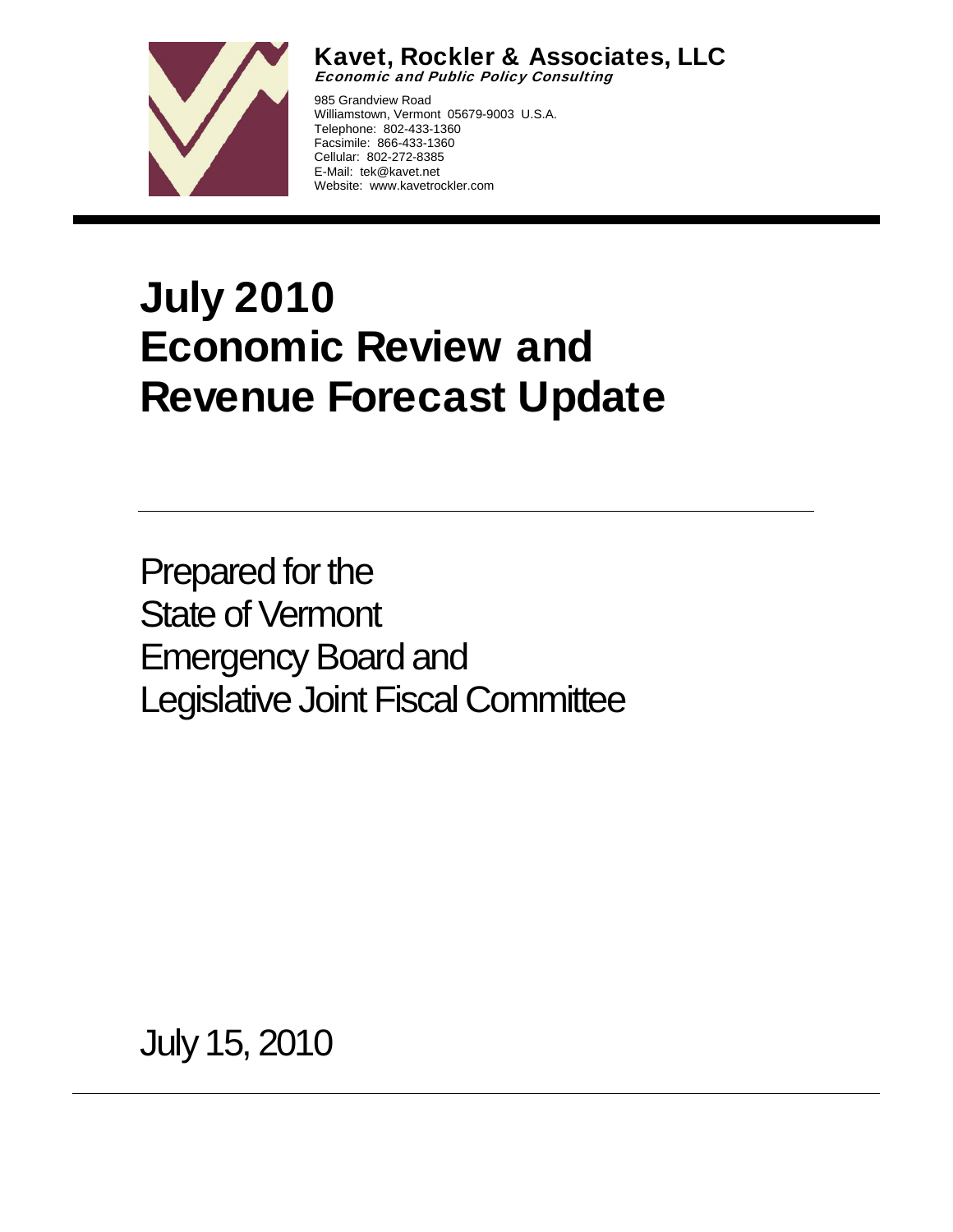## Economic Review and Revenue Forecast Update July 2010

## **Overview**

*A tentative and uneven economic recovery is now underway, supporting FY2010 year-end State revenue receipts that were very close to expectations. Risks of slower growth ahead or even a double dip recession remain, however, as the European debt crisis weighs on fragile financial markets and the removal of critical federal fiscal and monetary props could offset any near-term growth in private sector demand. Real estate and construction remain mired in an epic downturn that still has about a year of declining home prices and continued high foreclosure rates to endure. Labor markets, which typically lag the business cycle, are also still experiencing extreme stress, as businesses resume spending, sales growth and profitability, but not hiring. Despite all this, real U.S. GDP grew 5.6% in the fourth quarter of 2009, 2.7% in the first quarter of this year and is poised to grow between 2.0% and 5.5% throughout the forecast period.* 

*Total revenues for all three major funds closed FY10 less than 1% above forecast targets. Even with mounting downside risks, current external economic projections are close to or slightly above those used in January of 2010. Accordingly, most revenue changes in the forecasts herein represent technical adjustments, most of which resulted in expectations of additional revenues in the three major funds in FY11 and FY12 (see chart below).* 



**Recommended Net Revenue Changes from January 2010 Forecast**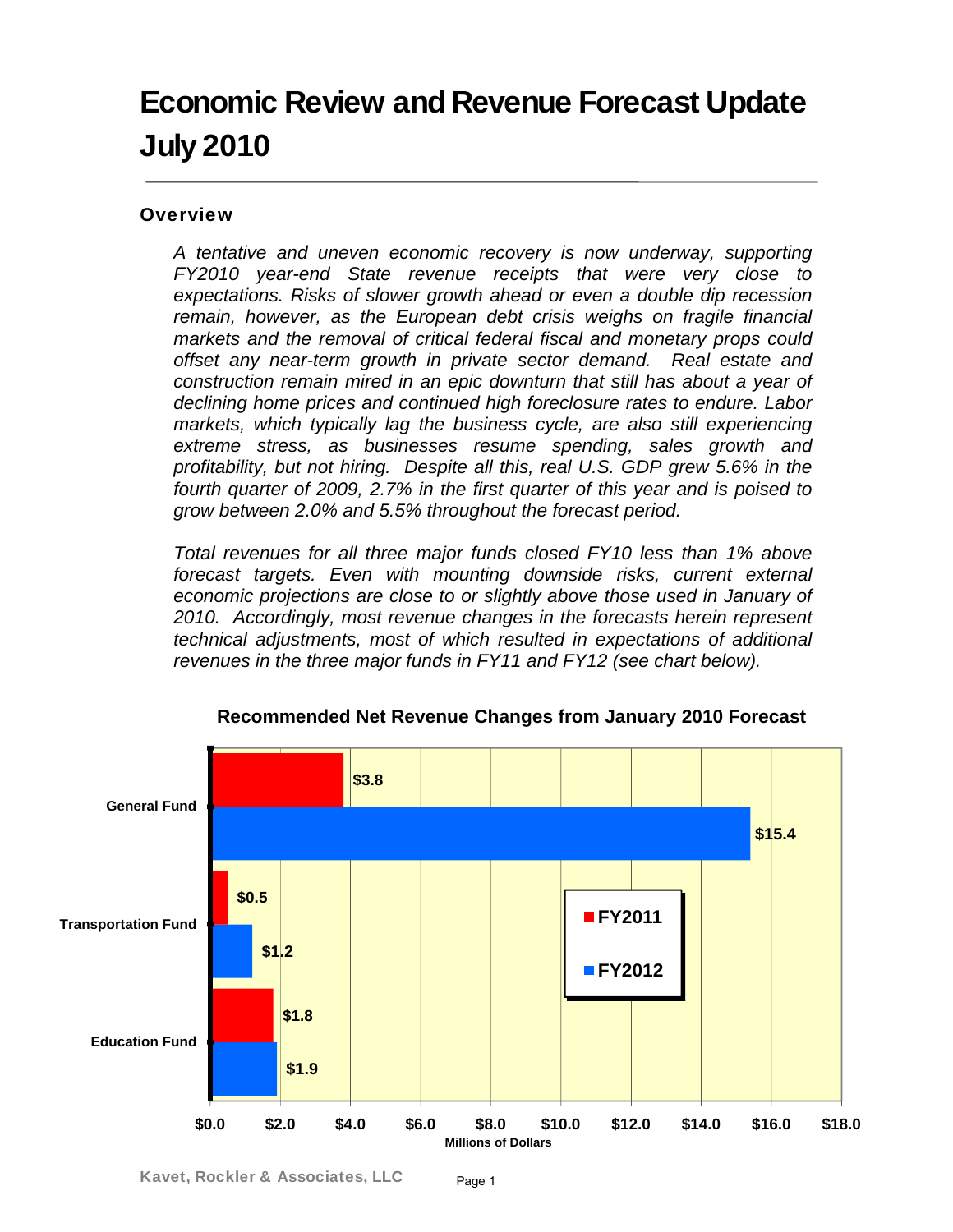## July 2010 Economic and Revenue Forecast Commentary

• One year ago, Federal Reserve Board Chairman Ben Bernanke boldly reported sighting "green shoots" of growth sprouting throughout the economic landscape. Although these visions proved to be a mirage, clear signs of growth now clearly abound: real GDP has been positive since the third quarter of 2009, corporate balance sheets – especially among larger firms – are exceptionally strong, with profits up more than 40%, consumer spending is again expanding and forward-looking indicators, such as the Conference Board's Leading Economic Index portend continued future growth through at least the end of the year. Only lagging indicators, such as employment, and real estate markets, which are responding to a longer and unique sectoral cycle, remain depressed.



**Temp Employment Gains Suggests U.S. Job Growth Will Resume Soon Year Ago Percent Change, Seasonally Adjusted Data, Source: U.S. Bureau of Labor Statistics**

• While there are many risks to the continued expansion, there are also some signs that it may soon take a firmer hold and finally result in more widespread hiring and employment growth. As illustrated in the above chart, temporary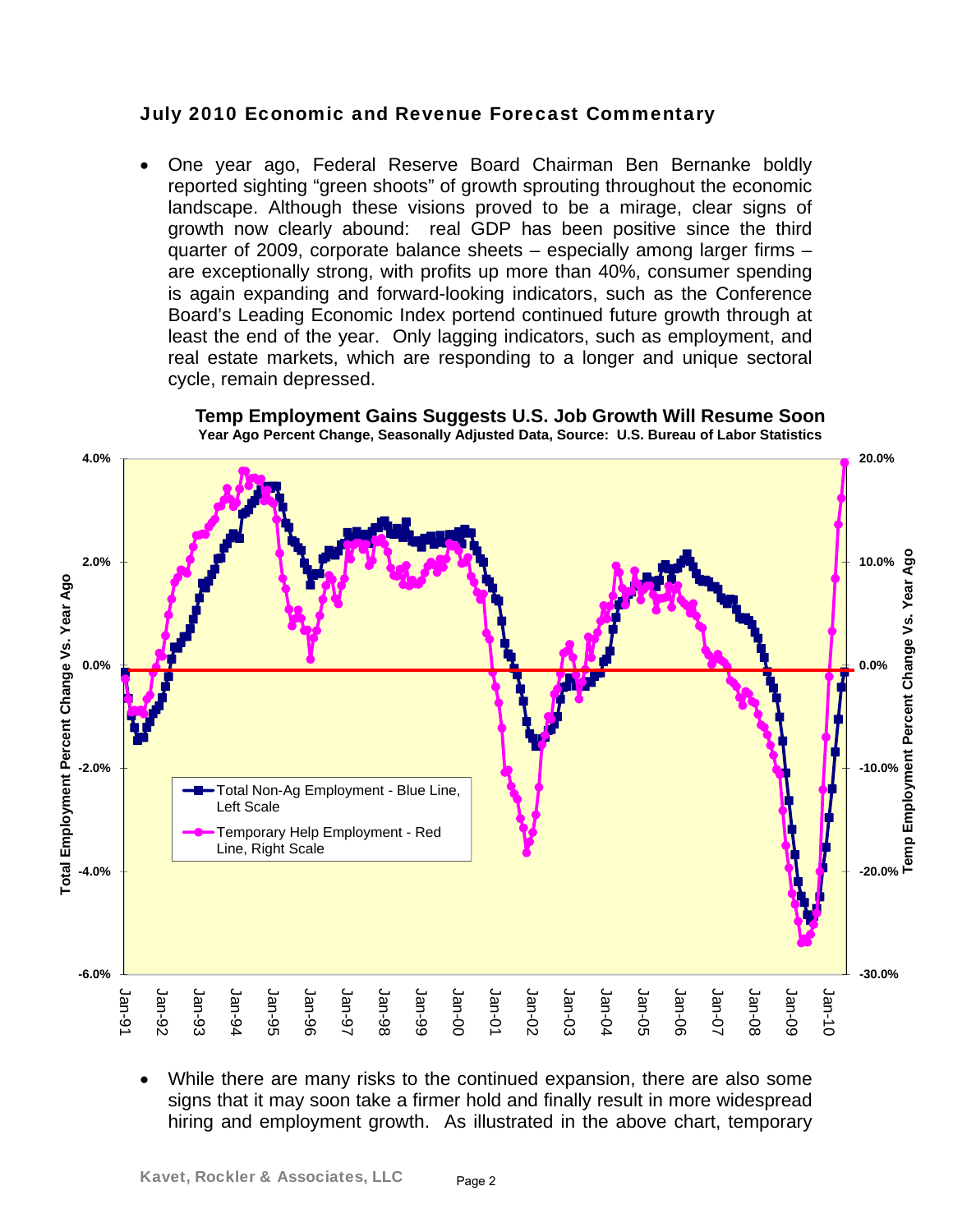help employment growth has tended to be an extraordinarily accurate harbinger of total employment changes, both during periods of recession and recovery. During the past 5 months, year over year hiring of temps has increased dramatically. As businesses experience more sustained demand growth, many of these positions will turn into permanent jobs.

• Longer average hourly work weeks also suggest stronger employment growth may be at hand. Economy.com estimates that every 6 minute increase in the average workweek is the equivalent in productive capacity to the addition of about 300,000 jobs. By this accounting, the uptick in hours worked since the October 2009 low of 33.7 hours to the current June 2010 level of 34.1 hours represents an equivalent demand for approximately 1.2 million jobs. As this figure continues to climb back to historic averages, job growth is likely to follow.



**Longer Hourly Workweeks Will Eventually Lead to New Hiring... Average Weekly Hours Worked for All Private Sector Employees, Source: U.S. BLS**

• Rebounding corporate profit growth, as illustrated in the chart on the following page, is another reason job growth could pick up soon. Corporate balance sheets are exceptionally healthy, benefiting from extraordinary productivity growth – recently as high as 6% - as outsized profit growth accompanies resumed growth in sales. These productivity gains should also leave U.S. firms in a strong global competitive position during the recovery, especially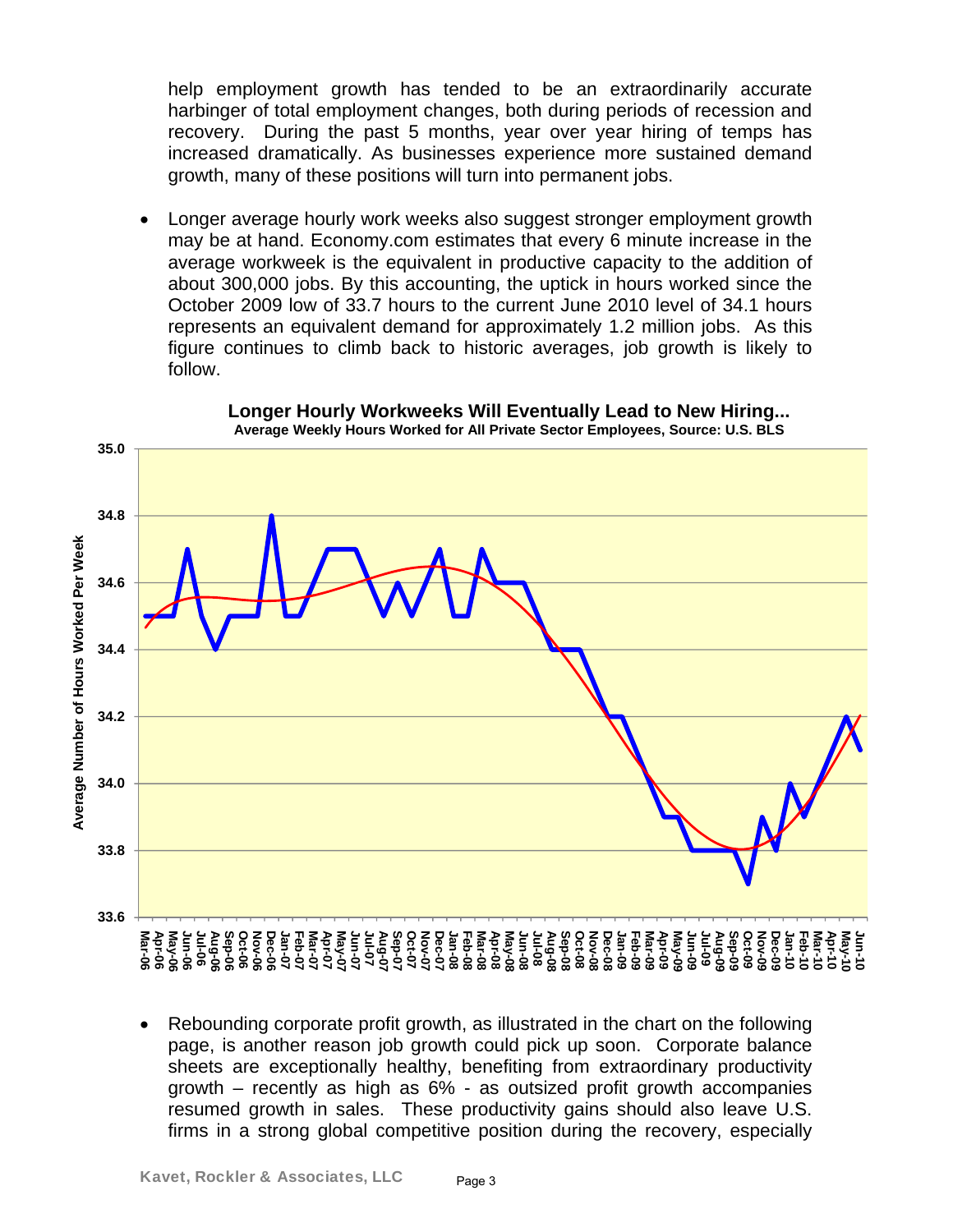with a relatively weak dollar. All this will eventually lead to new hiring as sustained demand outstrips capacity.



**Productivity Growth Drives "V-Shaped" Recovery for Corporate Profits U.S. corporate profits with inventory valuation and capital consumption adjustment-Source: US BEA** 

• While large businesses have experienced plentiful access to capital and healthy profitability, there are indications small business growth continues to be severely hampered by limited access to credit. Despite low interest rates, bank lending standards for loans to small businesses tightened sharply in 2008 and 2009, leaving these firms with limited access to critical capital flows for expansion, new hiring and in some cases, survival. While the most recent Federal Reserve survey on bank lending standards in April reported that lending standards to small businesses are no longer tightening, Fed Chairman Bernanke noted that "credit conditions [for small businesses] remain very difficult." Fed data shows that outstanding loans to small businesses actually *declined* by \$40 billion between 2008 and 2010. Given that small firms employ about half of all U.S. workers and account for about 60% of all new job creation, the resumption of normal credit flows to these companies is essential to a revival of U.S. job growth in the years ahead.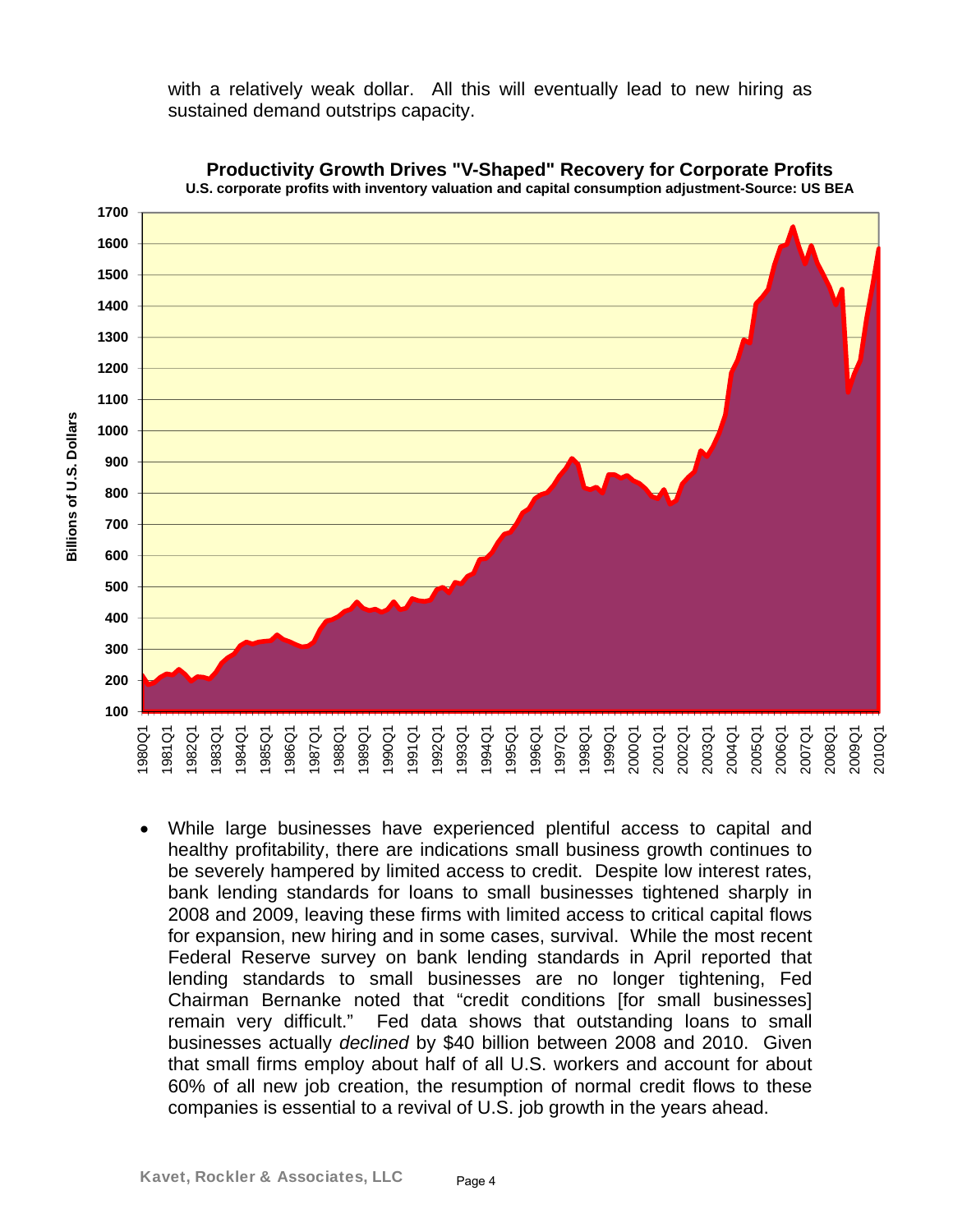• Per the below chart, consumer spending, which represents almost 70% of the U.S. economy, continued to bounce back in the first half of 2010, with consistent year-over-year growth. This, in turn, fueled slightly stronger consumption tax revenues in Vermont, with Sales and Use, Motor Vehicle Purchase and Use, and Meals and Rooms revenues all ending FY10 above target. The magnitude of the decline in U.S. consumer demand, however, is illustrated by the fact that inflation-adjusted retail sales in May of 2010 were exceeded by levels reached nearly 7 years ago (in mid-2003!).



**Consumers Resume Spending, But Sentiment Remains Fragile Total Constant Dollar U.S. Retail Sales - Percent Change from Year Ago, Source: U.S. Census Bureau** 

Like the economy at large, and despite recent and significant improvement, consumers remain cautious and vulnerable to setback. This was illustrated in the June Consumer Confidence Index, which dropped sharply after 3 consecutive monthly gains. Apprehension associated with weaker job growth and stock market declines left the Index at 52.9 in June vs. 62.7 in May. Of the 5,000 U.S. households who were surveyed, those claiming "jobs are hard to get" increased from 43.9% to 44.8%, while those saying "jobs are plentiful" declined from 4.6% to 4.3%.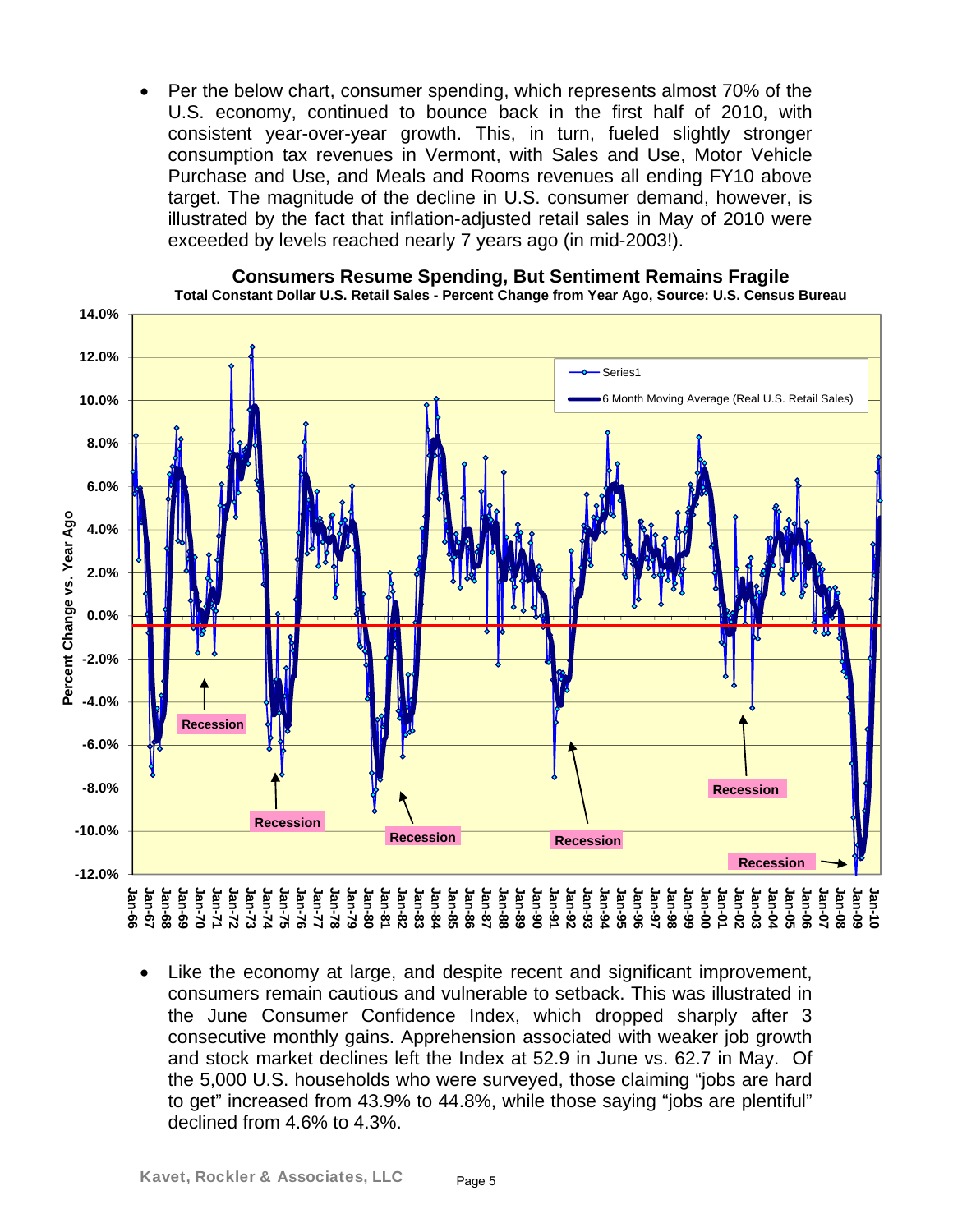- Such vulnerability is characteristic of conditions at this phase of the business cycle, with downside risks heightened. The unprecedented reliance on federal fiscal and monetary support during this recovery and the increasing global interconnectivity of the world's economies exacerbates these risks.
- The European sovereign debt crisis is a case in point, with the sudden realization by credit rating agencies, banks and other investors that they may have facilitated too much lending to debt-heavy euro-zone countries like Greece, Portugal and Spain – especially now that economic growth has slowed in the wake of the Great Recession. The ensuing credit panic, withdrawal of credit, and contagion to other countries shows how fragile the global financial system still is and how mismatched existing political and monetary institutions are in the face of such challenges. Although European countries may yet respond with enough collective money and institutional creativity to solve this dilemma, there are many less attractive possible endings – all of which could negatively impact the U.S. economy.



 $7 - 10$ 

• While Europe may achieve a double-dip recession through financial market chaos, the most likely near term threat to the U.S. economy probably comes from the premature withdrawal of federal fiscal and monetary support. This support has totaled nearly \$1 trillion to date, almost 7% of total U.S. GDP, and was pivotal to ending the recession and stimulating recovery in both the U.S. and Vermont. The spendout of stimulus funding accelerated through the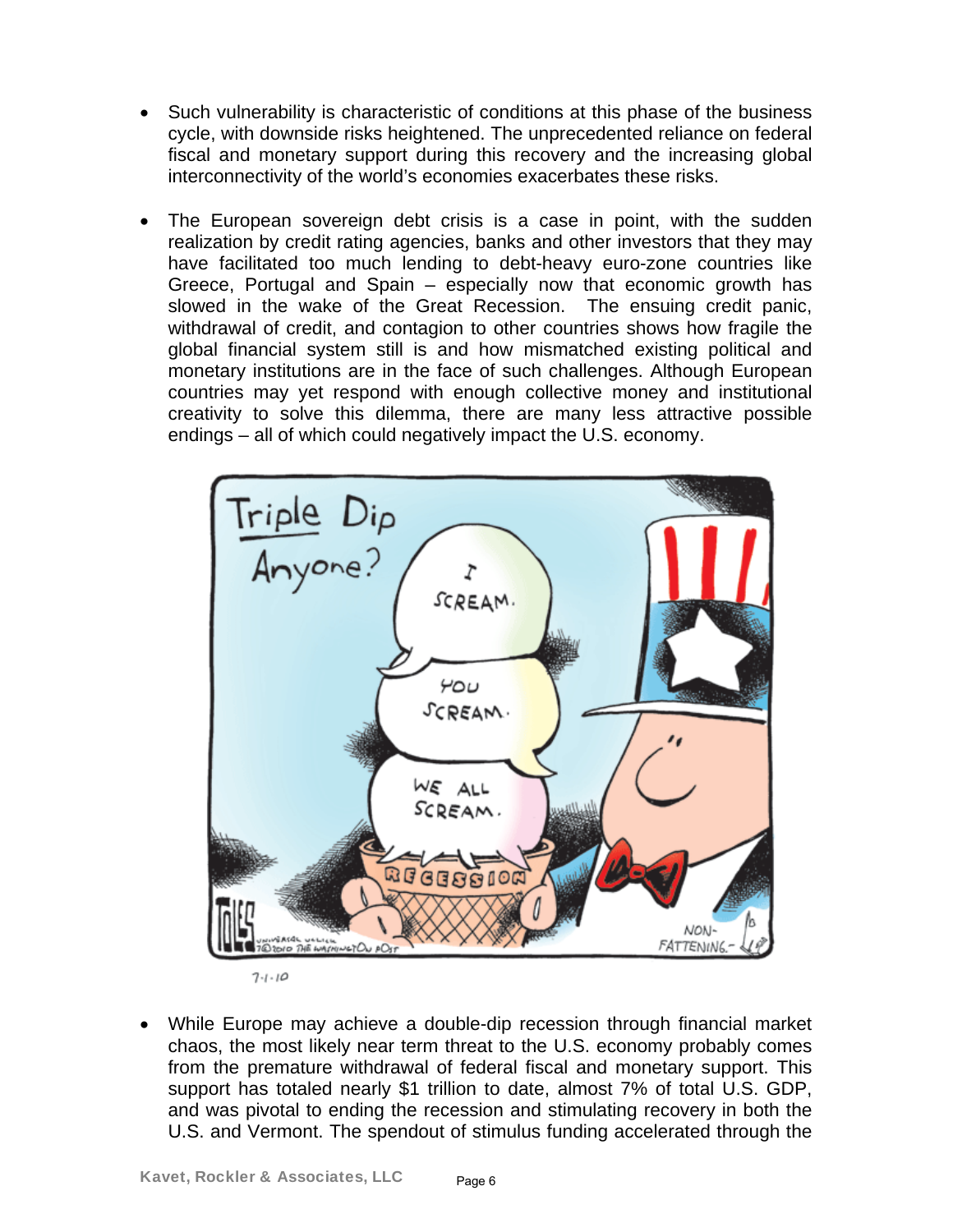fourth quarter of last year, but is now winding down and will have largely expired by the end of FY11. This economic drag will need to be offset with private sector growth or a double dip recession will result. While no one would argue that long term debt reduction must be a priority, the premature shift away from fiscal and monetary stimulus could be even more costly.

• Real estate markets are another continuing source of downside risk, with housing price declines in most markets expected to persist for at least another few quarters and foreclosure rates to hover near all-time highs during this period as well. Until prices stabilize, very little recovery will be possible in this sector, limiting both new construction and demand for products associated with housing resale activity.



**More Pain Ahead As Price Declines Continue to Weigh on Real Estate Markets**

• As illustrated in the charts on the following three pages, housing price declines in Vermont have been the lowest in New England and well below average among all U.S. states over almost any time period in recent years.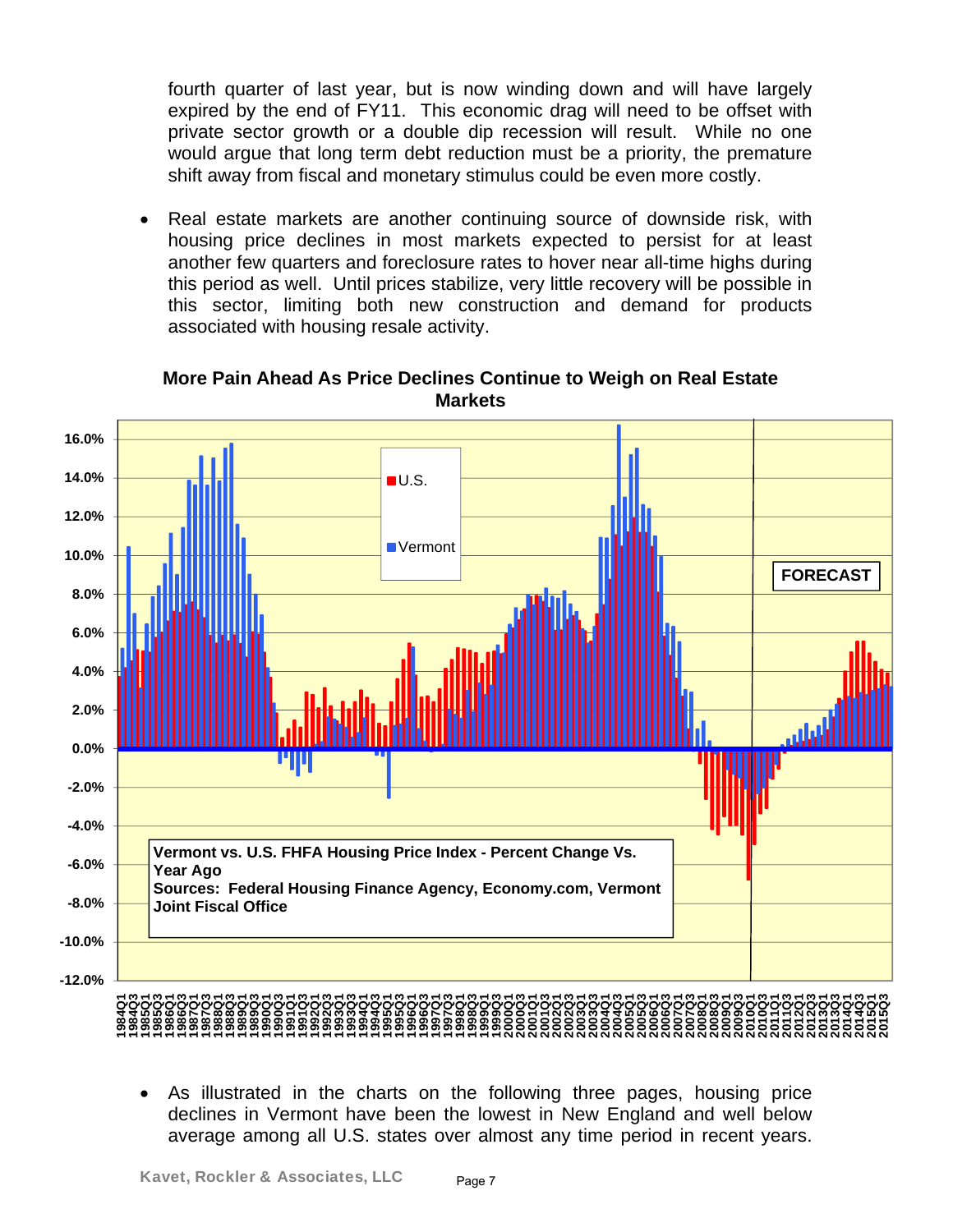## **Real Estate Markets are Regional: Home Price Changes in 2010Q1**

**Percent Change, First Quarter of 2010 vs. First Quarter of 2009, Source: FHFA Home Price Index**

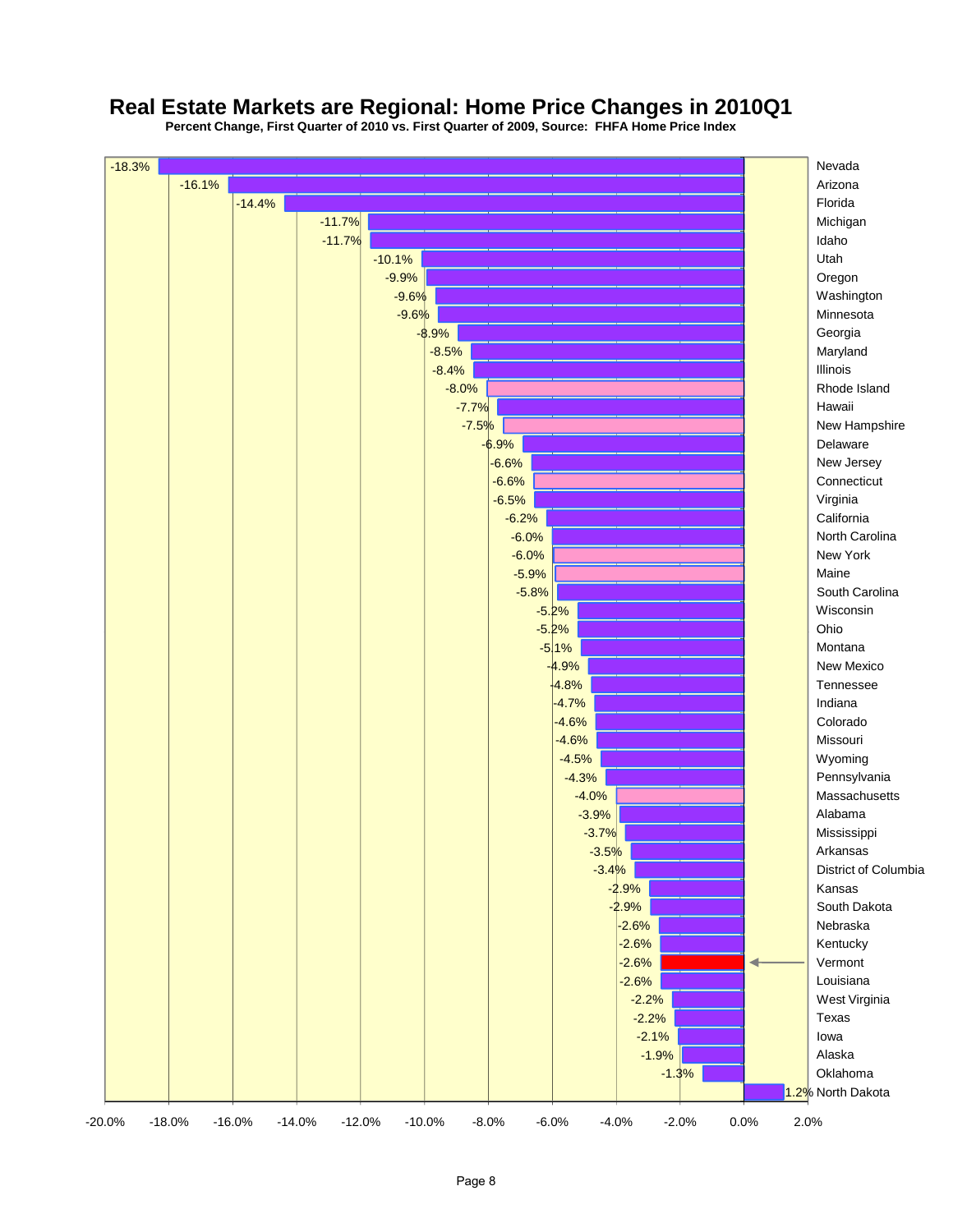## **Real Estate Markets are Regional: 3 Year Change in Home Prices**

**Percent Change, First Quarter of 2010 vs. First Quarter of 2007, Source: FHFA Home Price Index**

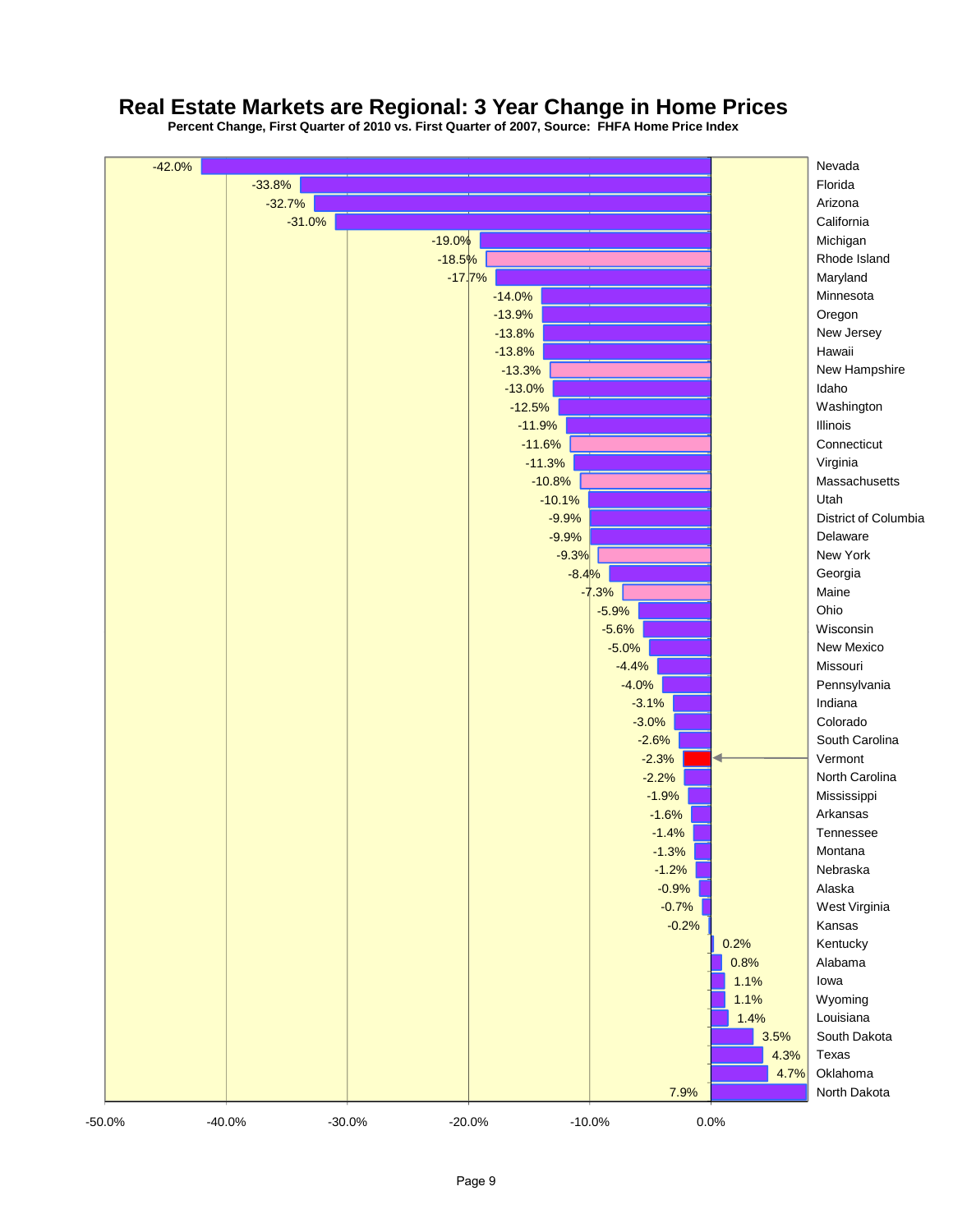

## **Real Estate Markets are Regional: 10 Year Growth in Home Prices**

**Percent Change, First Quarter of 2010 vs. First Quarter of 2000, Source: FHFA Home Price Index**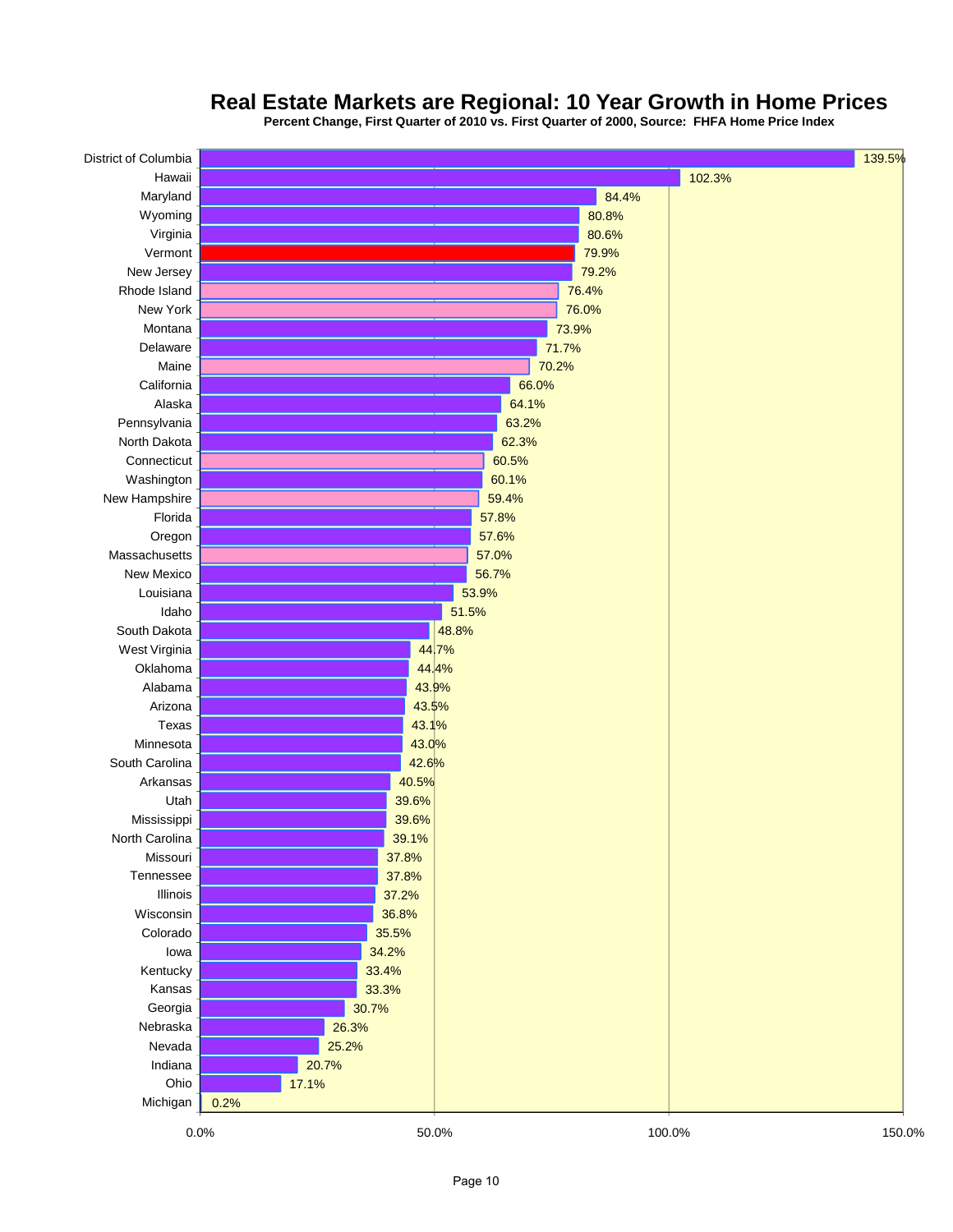Unlike the real estate cycle in the late 1980's, in which New England states were among the most severely affected, the current real estate downturn has been most extreme in the high growth states of Nevada, Arizona, Florida and California, as well as an assortment of other states in which sub-prime mortgage lending was rampant. As illustrated in the chart depicting 10 year growth between 2000 and 2010, the relatively low price declines in recent years in Vermont are not the result of low home price appreciation preceding the real estate bubble. Vermont had higher than average appreciation during this period than all but 5 states but markets were not as overpriced as many states due to an extended period of very low price appreciation in the early and mid-1990's in response to the last major real estate cycle.

- Vermont revenue performance in FY10 was within 1% of expectations in all three major funds. Virtually all major revenue subcategories were close to targets, after adjustment for a revenue accounting issue that overstated Corporate revenues and understated Personal Income by a offsetting amounts. As detailed in Table 1, restated Personal Income revenue in FY10 was approximately \$498 million (-6.1%) and Corporate Income revenue was approximately \$63 million (-5.1%).
- After an unprecedented two consecutive years of revenue declines, the General Fund is expected to grow by about 5% in FY11, with growth accelerating to more than 7.5% in FY12. The Transportation Fund is expected to grow 2.4% in FY11 and 4.3% in FY12, in part due to the normal cycle of two year motor vehicle registrations and in part due to improving external economic conditions. The Education Fund components reported herein (those derived from prior General and Transportation Fund sources only), are expected to grow 3.4% in FY11 and 4.5% in FY12. As previously mentioned, these changes represent relatively minor adjustments from the prior January 2010 projections – with most changes amounting to less than 2% of prior forecast levels.
- The U.S. and Vermont macro-economic forecasts upon which the revenue forecasts in this Update are based are summarized in the below Tables A and B, and represent a blend of both Moody's Economy.com (E.com) projections and New England Economic Partnership (NEEP) forecasts. The NEEP forecasts were prepared in March-April of 2010 with JFO input and review, while the E.com projections utilized a more recent June forecast purchased by the JFO and Administration. Although there were extensive historical data revisions to many economic series used in this analysis, most changes to the economic outlook were slightly positive, on balance. These adjustments suggest a earlier and slightly stronger recovery than previously forecast, largely due to the impacts of federal stimulus spending (especially in Vermont) and continued monetary ease.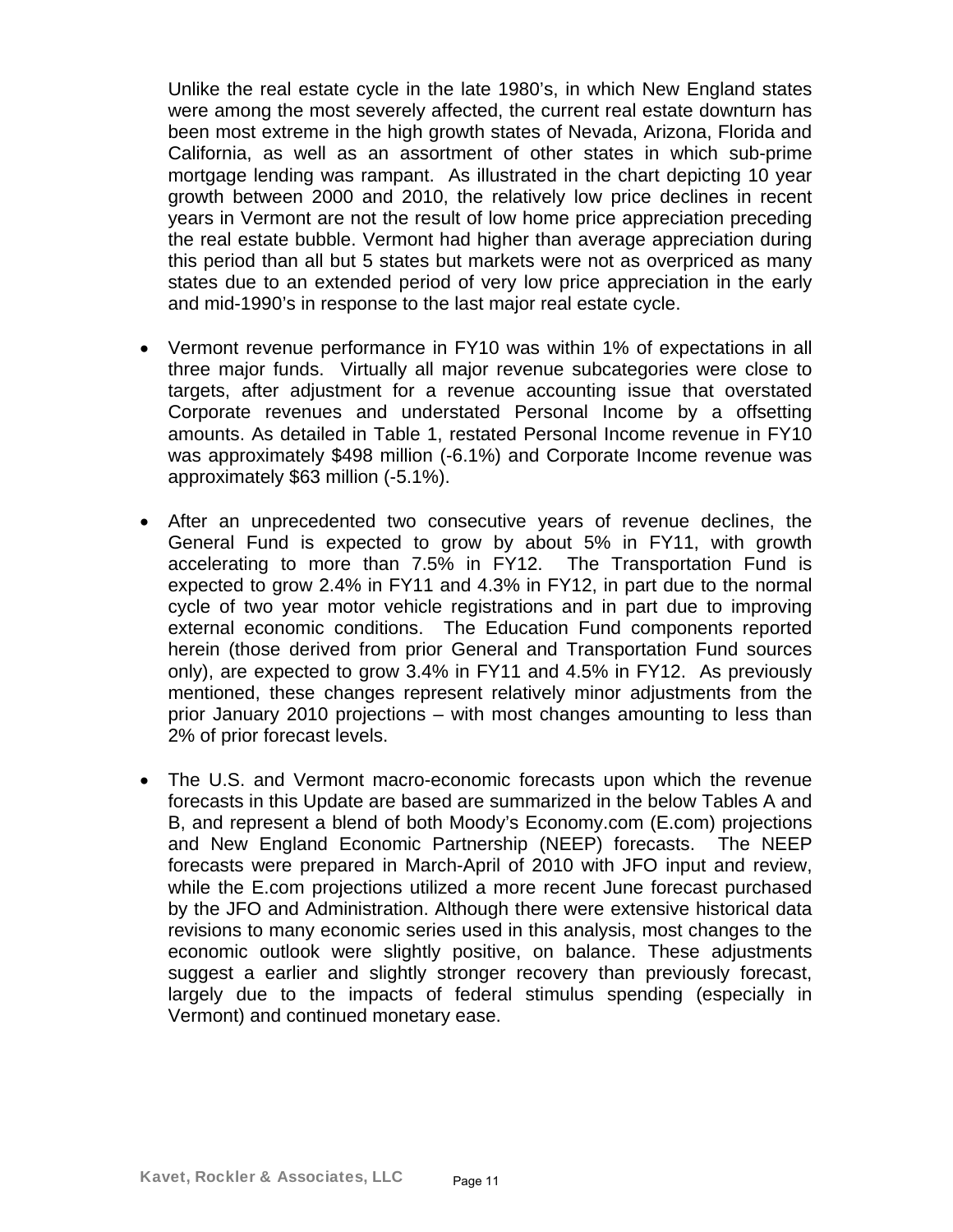**TABLE A** 

**Comparison of Recent NEEP/Economy.com U.S. Macroeconomic Forecasts December-08 Through June-10, Selected Variables, Calendar Year Basis** 

|                                    |      |      |      | 2005 2006 2007 2008 2009 2010 2011 2012 2013 |        |               |        |      |         |
|------------------------------------|------|------|------|----------------------------------------------|--------|---------------|--------|------|---------|
| <b>Real GDP Growth</b>             |      |      |      |                                              |        |               |        |      |         |
| December-08                        | 2.9  | 2.8  | 2.0  | 1.2                                          | $-1.5$ | 2.1           | 4.8    | 5.1  |         |
| June-09                            | 2.9  | 2.8  | 2.0  | 1.1                                          | $-3.0$ | 1.2           | 4.4    | 5.8  |         |
| November-09                        | 3.1  | 2.7  | 2.1  | 0.4                                          | $-2.6$ | 1.8           | 3.9    | 5.4  | 3.6     |
| June-10                            | 3.1  | 2.7  | 2.1  | 0.4                                          | $-2.4$ | 3.1           | 3.9    | 5.0  | 3.4     |
| S&P 500 Growth (Annual Avg.)       |      |      |      |                                              |        |               |        |      |         |
| December-08                        | 6.8  | 8.6  |      | $12.7 - 18.3 - 12.4$                         |        | 30.8          | 7.6    | 8.8  |         |
| June-09                            | 6.8  | 8.6  |      | 12.7 - 17.3 - 23.7                           |        | 31.1          | 8.2    | 7.5  |         |
| November-09                        | 6.8  | 8.6  |      | 12.7 - 17.3 - 23.9                           |        | 24.6          | 8.0    | 7.4  | 5.0     |
| June-10                            | 6.8  | 8.6  |      | 12.7 - 17.3 - 22.5 21.2                      |        |               | 5.8    | 4.2  | 5.9     |
| <b>Employment Growth (Non-Ag)</b>  |      |      |      |                                              |        |               |        |      |         |
| December-08                        | 1.7  | 1.8  | 1.1  | $-0.2$                                       | $-2.2$ | 0.4           | 2.5    | 3.1  |         |
| June-09                            | 1.7  | 1.8  | 1.1  | $-0.4$                                       | $-3.7$ | $-0.8$        | 2.4    | 3.6  |         |
| November-09                        | 1.7  | 1.8  | 1.1  | $-0.4$                                       | $-3.7$ | $-1.0$        | 2.2    | 3.5  | 3.3     |
| June-10                            | 1.7  | 1.8  | 1.1  | $-0.6$                                       | $-4.3$ | $-0.4$        | 1.5    | 2.9  | 3.2     |
| <b>Unemployment Rate</b>           |      |      |      |                                              |        |               |        |      |         |
| December-08                        | 5.1  | 4.6  | 4.6  | 5.7                                          | 8.0    | 8.7           | 7.4    | 5.9  |         |
| June-09                            | 5.1  | 4.6  | 4.6  | 5.8                                          | 9.3    | 9.9           | 8.6    | 6.6  |         |
| November-09                        | 5.1  | 4.6  | 4.6  | 5.8                                          | 9.2    | 10.0          | 8.9    | 7.0  | 5.8     |
| June-10                            | 5.1  | 4.6  | 4.6  | 5.8                                          | 9.3    | 9.9           | 9.5    | 7.5  | 6.1     |
| West Texas Int. Crude Oil \$/Bbl   |      |      |      |                                              |        |               |        |      |         |
| December-08                        | 56.5 | 66.1 |      | 72.4 101.2                                   | 53.4   | 77.5          | 85.4   | 82.4 |         |
| June-09                            | 56.5 | 66.1 |      | 72.4 100.8                                   | 58.1   | 74.6          | 84.5   | 82.4 |         |
| November-09                        | 56.5 | 66.1 |      | 72.4 100.8                                   | 60.6   | 75.9          | 87.5   | 89.4 | 90.2    |
| June-10                            | 56.5 | 66.1 |      | 72.4 99.6                                    | 61.7   | 79.5          | 87.3   | 89.4 | 90.2    |
| <b>Prime Rate</b>                  |      |      |      |                                              |        |               |        |      |         |
| December-08                        | 6.19 | 7.96 | 8.05 | 4.96                                         | 3.28   | 5.02          | 7.34   | 7.60 |         |
| June-09                            | 6.19 | 7.96 | 8.05 | 5.09                                         | 3.25   | 3.53          | 5.32   | 7.07 |         |
| November-09                        | 6.19 | 7.96 | 8.05 | 5.09                                         | 3.22   | 3.35          | 5.15   | 7.01 | 7.50    |
| June-10                            | 6.19 | 7.96 | 8.05 | 5.09                                         | 3.25   | 3.2           | 4.6    | 6.78 | 7.07    |
| <b>Consumer Price Index Growth</b> |      |      |      |                                              |        |               |        |      |         |
| December-08                        | 3.4  | 3.2  | 2.9  | 4.2                                          | 0.9    | 2.7           | 1.8    | 1.7  |         |
| June-09                            | 3.4  | 3.2  | 2.9  | 3.8                                          | $-0.6$ | 1.7           | 2.0    | 2.0  |         |
| November-09                        | 3.4  | 3.2  | 2.9  | 3.8                                          | $-0.5$ | 1.7           | 1.9    | 2.1  | 2.0     |
| June-10                            | 3.4  | 3.2  | 2.9  | 3.8                                          | $-0.3$ | 1.8           | 2.1    | 3.1  | $2.8\,$ |
| <b>Avg. Home Price Growth</b>      |      |      |      |                                              |        |               |        |      |         |
| December-08                        | 11.6 | 7.8  | 2.5  | $-3.0$                                       | $-8.1$ | $-6.4$        | 1.7    | 4.4  |         |
| June-09                            | 11.5 | 7.5  | 2.2  | $-2.5$                                       | $-5.5$ | $-9.9$        | $-0.1$ | 4.0  |         |
| November-09                        | 11.5 | 7.4  | 2.0  | $-2.6$                                       |        | $-5.0 - 10.4$ | $-1.5$ | 4.2  | 5.7     |
| June-10                            | 11.4 | 7.2  | 1.8  | $-3.0$                                       | $-4.0$ | $-4.6$        | $-0.7$ | 0.4  | 1.5     |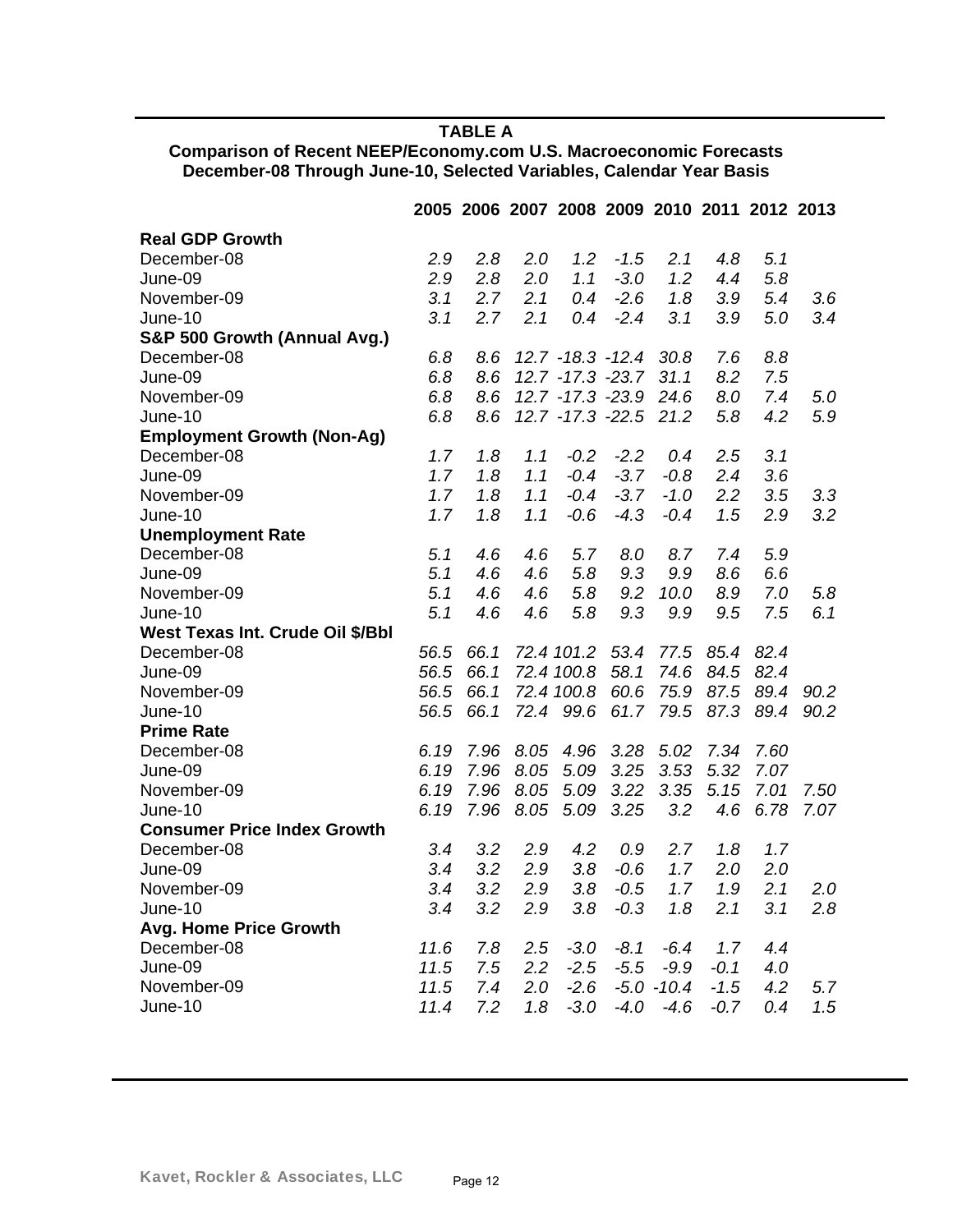## \_\_\_\_\_\_\_\_\_\_\_\_\_\_\_\_\_\_\_\_\_\_\_\_\_\_\_\_\_\_\_\_\_\_\_\_\_\_\_\_\_\_\_\_\_\_\_\_ **TABLE B**

|                               |      |     |     |        |        |        |     | 2005 2006 2007 2008 2009 2010 2011 2012 2013 |     |
|-------------------------------|------|-----|-----|--------|--------|--------|-----|----------------------------------------------|-----|
| <b>Real GSP Growth</b>        |      |     |     |        |        |        |     |                                              |     |
| July-08                       | 2.0  | 1.2 | 1.5 | $-0.4$ | 1.6    | 4.0    | 3.4 | 2.4                                          |     |
| October-08                    | 2.0  | 1.2 | 1.5 | 1.3    | 0.1    | 2.8    | 3.3 | 3.2                                          |     |
| December-08                   | 2.0  | 1.2 | 1.5 | 1.2    | $-0.8$ | 1.8    | 3.9 | 4.5                                          |     |
| June-09                       | 2.2  | 1.3 | 1.7 | 1.7    | $-3.3$ | 0.5    | 3.4 | 5.1                                          |     |
| November-09                   | 2.2  | 1.3 | 1.7 | 1.7    | $-3.1$ | $-0.5$ | 4.5 | 5.3                                          | 4.3 |
| June-10                       | 2.2  | 1.3 | 1.7 | 1.7    | $-0.3$ | 3.5    | 4.0 | 5.1                                          | 3.2 |
| <b>Population Growth</b>      |      |     |     |        |        |        |     |                                              |     |
| July-08                       | 0.2  | 0.2 | 0.1 | 0.1    | 0.2    | 0.2    | 0.3 | 0.4                                          |     |
| October-08                    | 0.2  | 0.1 | 0.1 | 0.1    | 0.2    | 0.2    | 0.2 | 0.2                                          |     |
| December-08                   | 0.2  | 0.2 | 0.1 | 0.2    | 0.3    | 0.3    | 0.3 | 0.3                                          |     |
| June-09                       | 0.1  | 0.1 | 0.1 | 0.1    | 0.0    | 0.1    | 0.3 | 0.3                                          |     |
| November-09                   | 0.1  | 0.1 | 0.1 | 0.1    | 0.0    | 0.2    | 0.3 | 0.3                                          | 0.3 |
| June-10                       | 0.1  | 0.2 | 0.1 | 0.1    | 0.1    | 0.1    | 0.3 | 0.3                                          | 0.3 |
| <b>Employment Growth</b>      |      |     |     |        |        |        |     |                                              |     |
| July-08                       | 0.9  | 0.7 | 0.0 | $-0.5$ | $-0.1$ | 1.3    | 1.1 | 0.6                                          |     |
| October-08                    | 0.9  | 0.7 | 0.0 | $-0.3$ | $-1.7$ | $-0.6$ | 1.0 | 1.4                                          |     |
| December-08                   | 0.9  | 0.7 | 0.0 | $-0.2$ | $-1.3$ | 0.2    | 1.6 | 1.6                                          |     |
| June-09                       | 0.9  | 0.7 | 0.2 | $-0.7$ | $-4.6$ | $-1.7$ | 1.4 | 2.9                                          |     |
| November-09                   | 0.9  | 0.7 | 0.2 | $-0.7$ | $-3.8$ | $-1.1$ | 1.3 | 2.3                                          | 2.9 |
| June-10                       | 0.8  | 0.7 | 0.2 | $-0.4$ | $-3.3$ | $-0.4$ | 0.8 | 2.2                                          | 1.9 |
| <b>Unemployment Rate</b>      |      |     |     |        |        |        |     |                                              |     |
| July-08                       | 3.5  | 3.7 | 3.9 | 4.9    | 5.4    | 5.0    | 4.6 | 4.4                                          |     |
| October-08                    | 3.5  | 3.7 | 3.9 | 4.9    | 6.3    | 6.7    | 6.0 | 5.3                                          |     |
| December-08                   | 3.5  | 3.7 | 3.9 | 4.9    | 6.6    | 7.2    | 6.3 | 5.1                                          |     |
| June-09                       | 3.5  | 3.7 | 4.0 | 4.8    | 8.0    | 8.9    | 7.7 | 6.1                                          |     |
| November-09                   | 3.5  | 3.7 | 4.0 | 4.8    | 7.2    | 8.1    | 7.4 | 6.0                                          | 5.1 |
| June-10                       | 3.5  | 3.7 | 3.9 | 4.5    | 6.9    | 6.7    | 6.6 | 5.4                                          | 4.5 |
| <b>Personal Income Growth</b> |      |     |     |        |        |        |     |                                              |     |
| July-08                       | 2.9  | 6.4 | 5.2 | 3.7    | 2.8    | 4.0    | 4.1 | 4.3                                          |     |
| October-08                    | 2.5  | 7.6 | 6.6 | 3.6    | 1.9    | 2.9    | 3.8 | 3.9                                          |     |
| December-08                   | 2.5  | 7.6 | 6.6 | 3.9    | 1.3    | 2.5    | 3.6 | 4.5                                          |     |
| June-09                       | 2.5  | 7.6 | 6.7 | 3.8    | 0.1    | 0.7    | 2.4 | 4.4                                          |     |
| November-09                   | 2.5  | 7.6 | 6.7 | 4.3    | 1.4    | 1.1    | 2.4 | 3.5                                          | 5.1 |
| June-10                       | 2.3  | 8.0 | 4.8 | 2.7    | $-0.3$ | 2.8    | 3.4 | 5.5                                          | 6.0 |
| Home Price Growth (JFO*)      |      |     |     |        |        |        |     |                                              |     |
| July-08                       | 14.2 | 9.4 | 4.0 | 0.1    | $-1.4$ | 0.2    | 1.1 | 1.8                                          |     |
| October-08                    | 14.2 | 9.2 | 4.0 | 0.8    | $-2.7$ | 0.2    | 1.6 | 1.5                                          |     |
| December-08*                  | 14.1 | 9.1 | 3.9 | 0.7    | $-1.3$ | 0.1    | 1.1 | 1.5                                          |     |
| June-09*                      | 14.0 | 8.9 | 3.4 | 0.9    | $-1.7$ | $-1.6$ | 0.5 | 1.1                                          |     |
| November-09*                  | 14.0 | 8.5 | 3.2 | 0.8    | $-1.8$ | $-1.9$ | 0.4 | 1.1                                          | 2.1 |
| June-10                       | 13.9 | 8.4 | 3.1 | 0.4    | $-1.5$ | $-2.1$ | 0.1 | 1.1                                          | 2.1 |

## **Comparison of Adjusted NEEP/Economy.com/JFO Vermont State Forecasts July-08 Through June-10, Selected Variables, Calendar Year Basis**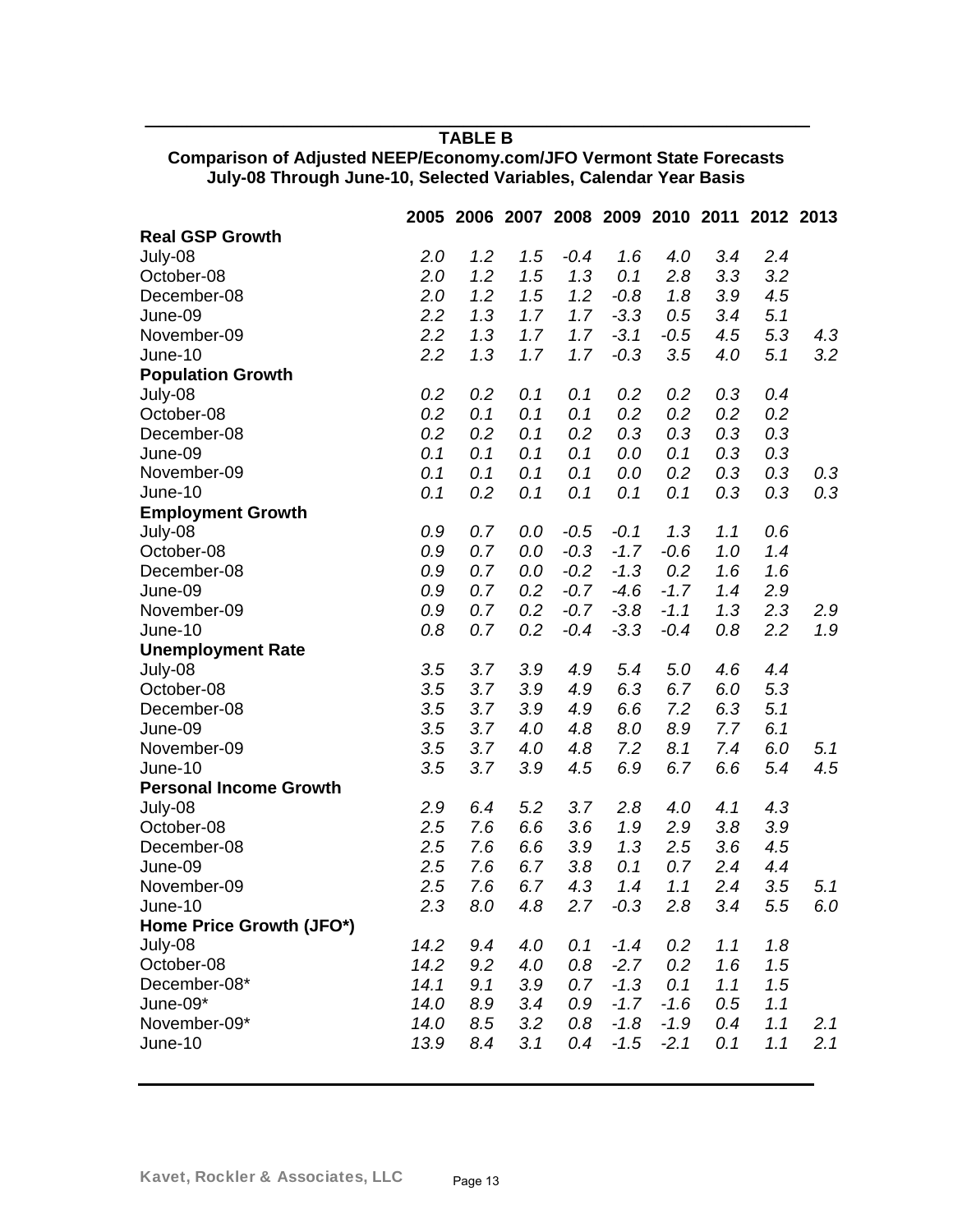## Methodological Notes and Other Comments

- This analysis has benefited significantly from the input and support of Tax Department and Joint Fiscal Office personnel. In the Joint Fiscal Office, Sara Teachout, Stephanie Barrett, Catherine Benham, Neil Schickner and Mark Perrault have contributed to numerous policy and revenue impact analyses and coordinated JFO forecast production and related legislative committee support functions. Theresa Utton-Jerman has organized and maintains large tax and other databases in support of JFO revenue forecasting activities. In the Tax Department, Susan Mesner, Tax Department Economist, has made important analytic contributions to many tax and revenue forecasts, including tax law change analyses and Bill Smith, Tax Department Statistician and Policy Analyst, has provided a wealth of statistical and related background information from the detailed tax databases he has developed and maintained. Our thanks to all of the above for their many contributions to this analysis.
- The analysis in support of JFO economic and revenue projections are based on statistical and econometric models, and professional analytic judgment. All models are based on 32 years of data for each of the 25 General Fund categories (three aggregates), 29 years of data for each of the Transportation Fund categories (one aggregate), and 11 to 32 years for each of the Education Fund categories. The analyses employed includes seasonal adjustment using the X-11 and X-12 Census methods, various moving average techniques (such as Henderson Curves, etc.), Box-Jenkins ARIMA type models, pressure curve analysis, comparable-pattern analysis of monthly, quarterly and half year trends for current year estimation, and behavioral econometric forecasting models.
- Because the State does not currently fund an internal State or U.S. macroeconomic model, this analysis relies primarily on macro-economic models from Moody's/Economy.com and the New England Economic Partnership (NEEP). The NEEP forecast for Vermont is managed by Jeff Carr, of Economic & Policy Resources, Inc., who is also the current Administration economist. Since October of 2001, input and review of initial Vermont NEEP model design and output prior to its release has been provided by the JFO Consulting Economist. Dynamic and other input/output-based models for the State of Vermont, including those from Regional Economic Models, Inc. (REMI), Regional Dynamics, Inc. (REDYN), and IMPLAN are also maintained and managed by the JFO for use in selected economic impact and simulation analyses used herein.
- The Consensus JFO and Administration forecasts are developed following discussion, analysis and synthesis of independent revenue projections produced by Administration and Joint Fiscal Office economic advisors.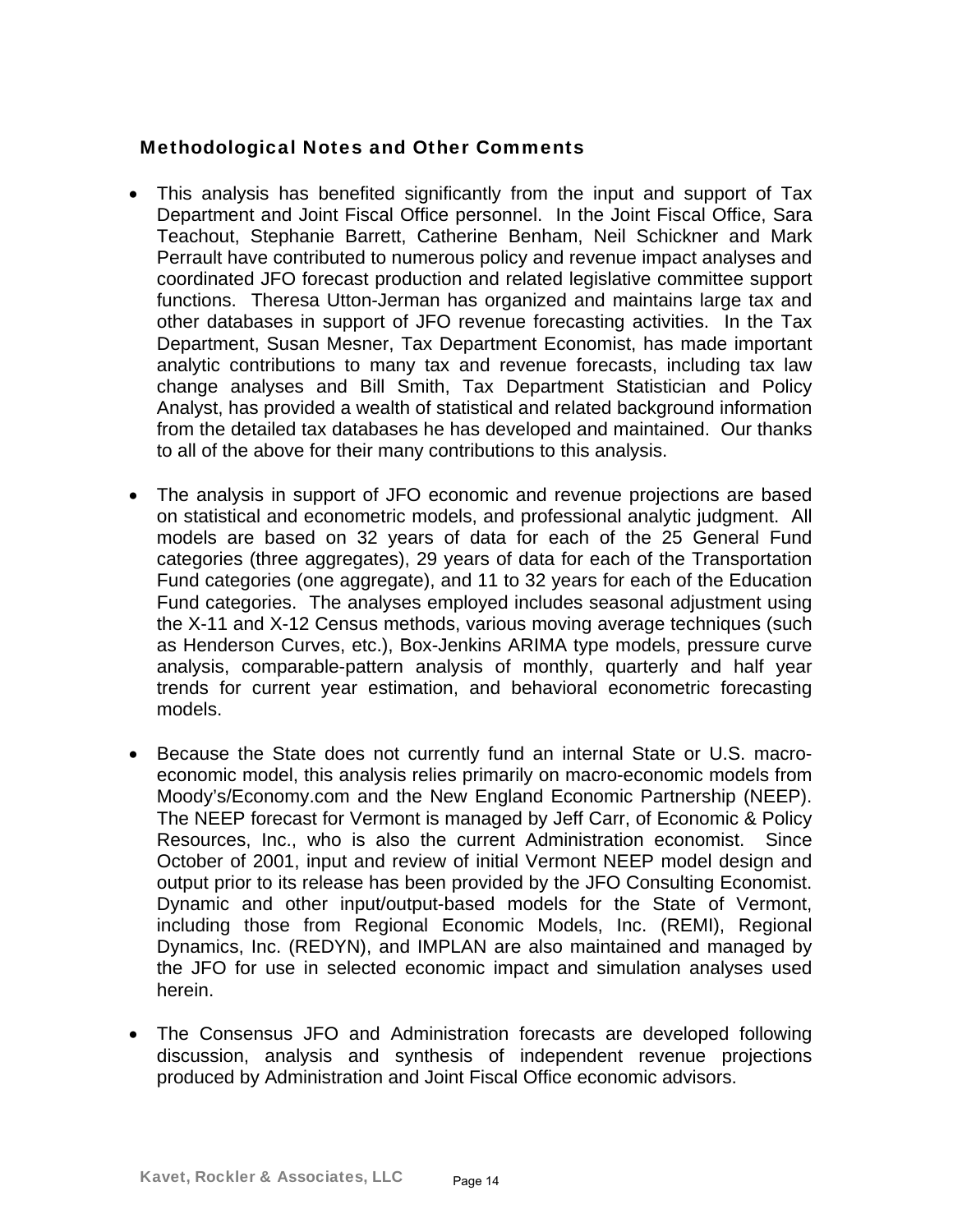## **TABLE 1A - STATE OF VERMONT LEGISLATIVE JOINT FISCAL OFFICE SOURCE GENERAL FUND REVENUE FORECAST UPDATE**

**Consensus JFO and Administration Forecast - July 2010**

#### *SOURCE G-FUND*

*revenues are prior to all E-Fund allocations*

| and other out-transfers. Used for       | FY 2006  | %        | FY 2007  | %        | <b>FY 2008</b> | %        | FY 2009  | $\%$     | FY 2010       | %        | FY 2011    | %        | FY 2012    | %        |
|-----------------------------------------|----------|----------|----------|----------|----------------|----------|----------|----------|---------------|----------|------------|----------|------------|----------|
| analytic and comparative purposes only. | (Actual) | Change   | (Actual) | Change   | (Actual)       | Change   | (Actual) | Change   | (Preliminary) | Change   | (Forecast) | Change   | (Forecast) | Change   |
| <b>REVENUE SOURCE</b>                   |          |          |          |          |                |          |          |          |               |          |            |          |            |          |
| Personal Income                         | \$542.0  | 8.3%     | \$581.2  | 7.2%     | \$622.3        | 7.1%     | \$530.3  | $-14.8%$ | \$498.0       | $-6.1%$  | \$530.4    | 6.5%     | \$590.8    | 11.4%    |
| Sales & Use*                            | \$325.5  | 4.7%     | \$333.7  | 2.5%     | \$338.4        | 1.4%     | \$321.2  | $-5.1%$  | \$311.1       | $-3.1%$  | \$321.0    | 3.2%     | \$335.1    | 4.4%     |
| Corporate                               | \$75.9   | 25.8%    | \$72.8   | $-4.1%$  | \$74.6         | 2.4%     | \$66.2   | $-11.3%$ | \$62.8        | $-5.1%$  | \$66.4     | 5.7%     | \$73.1     | 10.1%    |
| <b>Meals and Rooms</b>                  | \$111.8  | $-1.1%$  | \$114.9  | 2.8%     | \$121.1        | 5.4%     | \$117.1  | $-3.3%$  | \$118.0       | 0.8%     | \$121.1    | 2.7%     | \$126.0    | 4.0%     |
| Cigarette and Tobacco**                 | \$48.9   | 0.3%     | \$64.3   | 31.4%    | \$59.2         | $-7.9%$  | \$64.1   | 8.3%     | \$70.1        | 9.2%     | \$67.3     | $-4.0%$  | \$65.1     | $-3.3%$  |
| Liquor                                  | \$13.2   | 5.1%     | \$13.7   | 4.0%     | \$14.2         | 3.7%     | \$15.0   | 6.0%     | \$14.9        | $-1.0%$  | \$15.2     | 2.1%     | \$15.7     | 3.3%     |
| Insurance                               | \$52.5   | 4.2%     | \$52.9   | 0.8%     | \$54.8         | 3.8%     | \$53.7   | $-2.1%$  | \$53.3        | $-0.9%$  | \$54.5     | 2.3%     | \$56.0     | 2.8%     |
| Telephone                               | \$10.4   | $-1.4%$  | \$10.0   | $-4.0%$  | \$9.5          | $-4.6%$  | \$9.1    | $-3.8%$  | \$7.9         | $-13.9%$ | \$11.0     | 39.9%    | \$9.3      | $-15.5%$ |
| Beverage                                | \$5.4    | 2.8%     | \$5.5    | 1.3%     | \$5.6          | 1.9%     | \$5.6    | 0.3%     | \$5.7         | 0.4%     | \$5.8      | 1.6%     | \$5.9      | 2.6%     |
| Electric                                | \$2.6    | 0.0%     | \$2.6    | 1.2%     | \$2.7          | 3.3%     | \$2.8    | 4.0%     | \$2.9         | 2.5%     | \$2.9      | $-0.6%$  | \$1.4      | $-50.0%$ |
| Estate                                  | \$26.2   | 39.0%    | \$17.8   | $-32.1%$ | \$15.7         | $-11.9%$ | \$23.4   | 49.1%    | \$14.2        | $-39.5%$ | \$16.8     | 18.6%    | \$16.2     | $-3.6%$  |
| Property                                | \$43.7   | $-3.4%$  | \$39.3   | $-10.0%$ | \$34.0         | $-13.5%$ | \$25.9   | $-23.7%$ | \$23.8        | $-8.2%$  | \$26.3     | 10.4%    | \$29.5     | 12.2%    |
| Bank                                    | \$10.2   | 18.3%    | \$10.5   | 3.6%     | \$10.2         | $-3.4%$  | \$20.6   | 102.5%   | \$10.4        | $-49.7%$ | \$10.6     | 2.4%     | \$10.8     | 1.9%     |
| Other Tax                               | \$7.2    | 9.1%     | \$6.5    | $-10.2%$ | \$3.2          | $-51.1%$ | \$2.8    | $-12.7%$ | \$3.7         | 32.1%    | \$2.8      | $-23.4%$ | \$3.1      | 10.7%    |
| <b>Total Tax Revenue</b>                | \$1275.4 | 6.8%     | \$1325.7 | 3.9%     | \$1365.5       | 3.0%     | \$1257.9 | $-7.9%$  | \$1196.5      | $-4.9%$  | \$1252.0   | 4.6%     | \$1338.0   | 6.9%     |
| <b>Business Licenses</b>                | \$2.8    | $-0.5%$  | \$2.8    | $-1.0%$  | \$2.7          | $-1.0%$  | \$3.0    | 9.4%     | \$3.0         | $-0.2%$  | \$3.1      | 3.9%     | \$3.2      | 3.2%     |
| Fees                                    | \$13.2   | 6.1%     | \$14.2   | 7.4%     | \$14.7         | 3.6%     | \$19.1   | 29.5%    | \$19.2        | 0.9%     | \$19.5     | 1.4%     | \$20.3     | 4.1%     |
| Services                                | \$1.3    | $-35.3%$ | \$1.5    | 17.1%    | \$1.7          | 15.9%    | \$1.5    | $-11.0%$ | \$1.2         | $-19.9%$ | \$1.3      | 4.9%     | \$1.4      | 7.7%     |
| Fines                                   | \$3.2    | $-26.7%$ | \$3.2    | $-2.1%$  | \$4.4          | 38.6%    | \$9.8    | 122.0%   | \$7.4         | $-24.8%$ | \$5.4      | $-26.6%$ | \$5.6      | 3.7%     |
| Interest                                | \$2.7    | 67.0%    | \$3.6    | 33.5%    | \$3.9          | 10.1%    | \$1.4    | $-63.9%$ | \$0.6         | $-56.0%$ | \$0.9      | 43.9%    | \$1.8      | 100.0%   |
| Lottery                                 | \$21.9   | 7.3%     | \$23.3   | 6.5%     | \$22.7         | $-2.5%$  | \$20.9   | $-7.7%$  | \$21.0        | 0.1%     | \$21.4     | 2.0%     | \$21.9     | 2.3%     |
| All Other                               | \$0.2    | $-40.9%$ | \$1.1    | 365.2%   | \$0.6          | $-44.1%$ | \$0.2    | $-64.7%$ | \$0.3         | 57.3%    | \$0.4      | 15.7%    | \$0.5      | 25.0%    |
| <b>Total Other Revenue</b>              | \$45.3   | 2.9%     | \$49.6   | 9.5%     | \$50.9         | 2.5%     | \$56.0   | 10.0%    | \$52.8        | $-5.7%$  | \$52.0     | $-1.4%$  | \$54.7     | 5.2%     |
| <b>TOTAL GENERAL FUND</b>               | \$1320.8 | 6.7%     | \$1375.4 | 4.1%     | \$1416.4       | 3.0%     | \$1313.9 | $-7.2%$  | \$1249.3      | $-4.9%$  | \$1304.0   | 4.4%     | \$1392.7   | 6.8%     |
| <b>OTHER</b>                            |          |          |          |          |                |          |          |          |               |          |            |          |            |          |
| Fuel Gross Receipts Tax***              | \$6.3    | 8.0%     | \$7.0    | 10.6%    | \$7.3          | 4.7%     | \$7.3    | $-0.2%$  | \$6.9         | $-5.4%$  | \$7.3      | 4.9%     | \$7.6      | 4.1%     |

\* Includes Telecommunications Tax; includes \$3.76M transfer in FY08 to the T-Fund for prior years Jet Fuel tax processing error

\*\* Includes Cigarette, Tobacco Products and Floor Stock tax revenues

\*\*\* FY09 Fuel Gross Receipts data are forecast, not preliminary or actual, due to data processing delays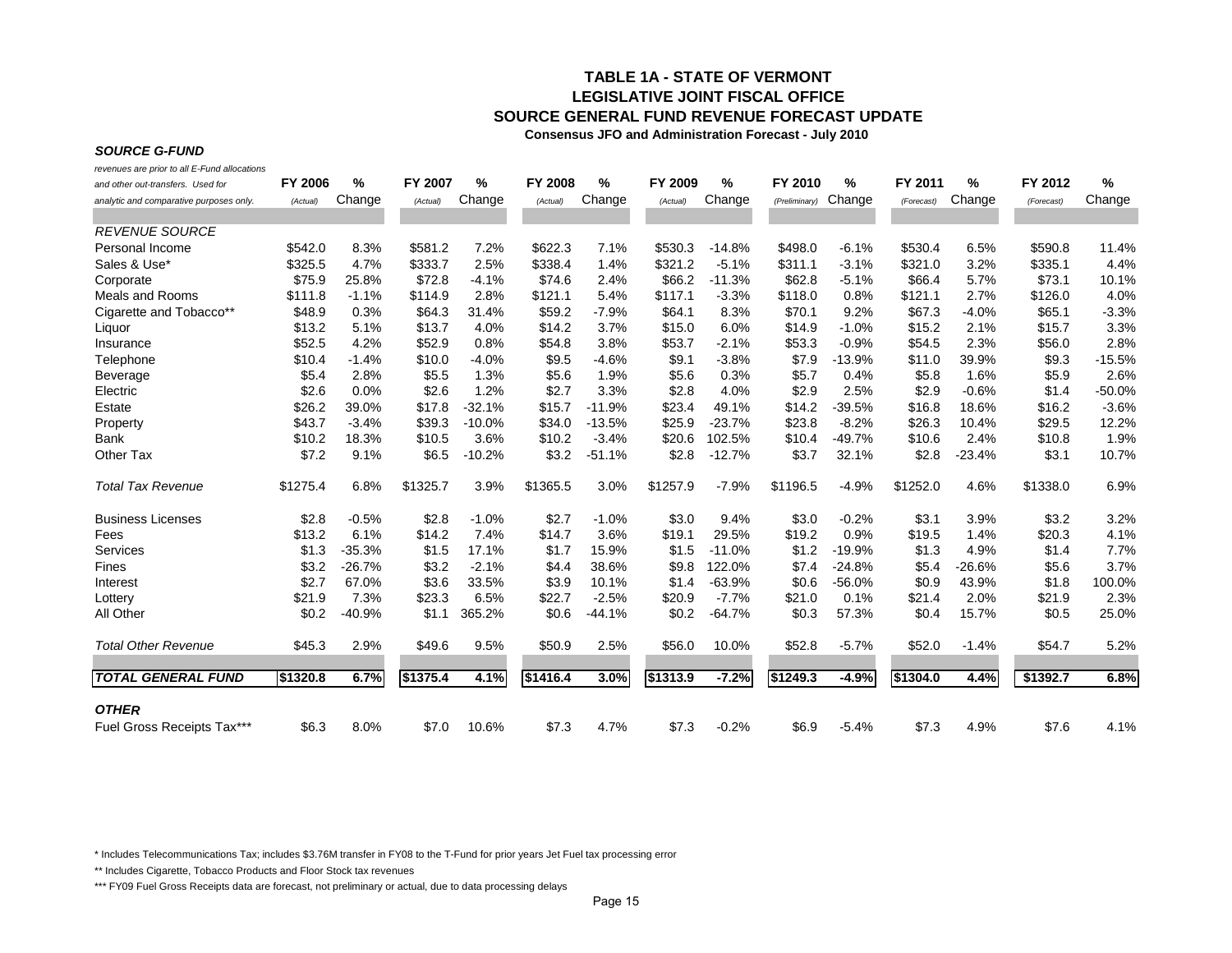## **TABLE 1 - STATE OF VERMONT LEGISLATIVE JOINT FISCAL OFFICEAVAILABLE GENERAL FUND REVENUE FORECAST UPDATE**

**Consensus JFO and Administration Forecast - July 2010**

|  | <b>CURRENT LAW BASIS</b> |
|--|--------------------------|

| including all Education Fund        | FY 2006  | %         | FY 2007  | %         | <b>FY 2008</b> | %         | FY 2009  | %         | FY 2010       | %         | FY 2011    | %         | FY 2012    | $\%$      |
|-------------------------------------|----------|-----------|----------|-----------|----------------|-----------|----------|-----------|---------------|-----------|------------|-----------|------------|-----------|
| allocations and other out-transfers | (Actual) | Change    | (Actual) | Change    | (Actual)       | Change    | (Actual) | Change    | (Preliminary) | Change    | (Forecast) | Change    | (Forecast) | Change    |
|                                     |          |           |          |           |                |           |          |           |               |           |            |           |            |           |
| <b>REVENUE SOURCE</b>               |          |           |          |           |                |           |          |           |               |           |            |           |            |           |
| Personal Income                     | \$542.0  | 8.3%      | \$581.2  | 7.2%      | \$622.3        | 7.1%      | \$530.3  | $-14.8%$  | \$498.0       | $-6.1%$   | \$530.4    | 6.5%      | \$590.8    | 11.4%     |
| Sales and Use*                      | \$216.9  | 4.7%      | \$222.5  | 2.6%      | \$225.6        | 1.4%      | \$214.1  | $-5.1%$   | \$207.4       | $-3.1%$   | \$214.0    | 3.2%      | \$223.4    | 4.4%      |
| Corporate                           | \$75.9   | 25.8%     | \$72.8   | $-4.1%$   | \$74.6         | 2.4%      | \$66.2   | $-11.3%$  | \$62.8        | $-5.1%$   | \$66.4     | 5.7%      | \$73.1     | 10.1%     |
| Meals and Rooms                     | \$111.8  | $-1.1%$   | \$114.9  | 2.8%      | \$121.1        | 5.4%      | \$117.1  | $-3.3%$   | \$118.0       | 0.8%      | \$121.1    | 2.7%      | \$126.0    | 4.0%      |
| Cigarette and Tobacco               | \$0.0    | <b>NM</b> | \$0.0    | <b>NM</b> | \$0.0          | <b>NM</b> | \$0.0    | <b>NM</b> | \$0.0         | <b>NM</b> | \$0.0      | <b>NM</b> | \$0.0      | <b>NM</b> |
| Liquor                              | \$13.2   | 5.1%      | \$13.7   | 4.0%      | \$14.2         | 3.7%      | \$15.0   | 6.0%      | \$14.9        | $-1.0%$   | \$15.2     | 2.1%      | \$15.7     | 3.3%      |
| Insurance                           | \$52.5   | 4.2%      | \$52.9   | 0.8%      | \$54.8         | 3.8%      | \$53.7   | $-2.1%$   | \$53.3        | $-0.9%$   | \$54.5     | 2.3%      | \$56.0     | 2.8%      |
| Telephone                           | \$10.4   | $-1.4%$   | \$10.0   | $-4.0%$   | \$9.5          | $-4.6%$   | \$9.1    | $-3.8%$   | \$7.9         | $-13.9%$  | \$11.0     | 39.9%     | \$9.3      | $-15.5%$  |
| Beverage                            | \$5.4    | 2.8%      | \$5.5    | 1.3%      | \$5.6          | 1.9%      | \$5.6    | 0.3%      | \$5.7         | 0.4%      | \$5.8      | 1.6%      | \$5.9      | 2.6%      |
| Electric                            | \$2.6    | 0.0%      | \$2.6    | 1.2%      | \$2.7          | 3.3%      | \$2.8    | 4.0%      | \$2.9         | 2.5%      | \$2.9      | $-0.6%$   | \$1.4      | $-50.0%$  |
| Estate**                            | \$26.2   | 39.0%     | \$17.8   | $-32.1%$  | \$15.7         | $-11.9%$  | \$21.9   | 39.4%     | \$14.2        | $-35.2%$  | \$16.8     | 18.6%     | \$16.2     | $-3.6%$   |
| Property                            | \$13.5   | $-8.9%$   | \$12.8   | $-4.5%$   | \$10.7         | $-16.3%$  | \$8.5    | $-21.1%$  | \$7.8         | $-8.2%$   | \$8.6      | 10.4%     | \$9.6      | 12.2%     |
| Bank                                | \$10.2   | 18.3%     | \$10.5   | 3.6%      | \$10.2         | $-3.4%$   | \$20.6   | 102.5%    | \$10.4        | $-49.7%$  | \$10.6     | 2.4%      | \$10.8     | 1.9%      |
| <b>Other Tax</b>                    | \$7.2    | 9.1%      | \$6.5    | $-10.2%$  | \$3.2          | $-51.1%$  | \$2.8    | $-12.7%$  | \$3.7         | 32.1%     | \$2.8      | $-23.4%$  | \$3.1      | 10.7%     |
| <b>Total Tax Revenue</b>            | \$1087.7 | 7.6%      | \$1123.7 | 3.3%      | \$1170.3       | 4.1%      | \$1067.7 | $-8.8%$   | \$1006.7      | $-5.7%$   | \$1060.0   | 5.3%      | \$1141.4   | 7.7%      |
| <b>Business Licenses</b>            | \$2.8    | $-0.5%$   | \$2.8    | $-1.0%$   | \$2.7          | $-1.0%$   | \$3.0    | 9.4%      | \$3.0         | $-0.2%$   | \$3.1      | 3.9%      | \$3.2      | 3.2%      |
| Fees                                | \$13.2   | 6.1%      | \$14.2   | 7.4%      | \$14.7         | 3.6%      | \$19.1   | 29.5%     | \$19.2        | 0.9%      | \$19.5     | 1.4%      | \$20.3     | 4.1%      |
| <b>Services</b>                     | \$1.3    | $-35.3%$  | \$1.5    | 17.1%     | \$1.7          | 15.9%     | \$1.5    | $-11.0%$  | \$1.2         | $-19.9%$  | \$1.3      | 4.9%      | \$1.4      | 7.7%      |
| Fines                               | \$3.2    | $-26.7%$  | \$3.2    | $-2.1%$   | \$4.4          | 38.6%     | \$9.8    | 122.0%    | \$7.4         | $-24.8%$  | \$5.4      | $-26.6%$  | \$5.6      | 3.7%      |
| Interest                            | \$3.4    | 60.7%     | \$4.9    | 43.9%     | \$5.3          | 7.2%      | \$1.2    | $-77.8%$  | \$0.5         | $-54.7%$  | \$0.7      | 32.5%     | \$1.6      | 128.6%    |
| All Other                           | \$0.2    | $-40.9%$  | \$1.1    | 365.2%    | \$0.6          | $-44.1%$  | \$0.2    | $-64.7%$  | \$0.3         | 57.3%     | \$0.4      | 15.7%     | \$0.5      | 25.0%     |
| <b>Total Other Revenue</b>          | \$24.2   | $-0.1%$   | \$27.7   | 14.3%     | \$29.5         | 6.5%      | \$34.8   | 18.0%     | \$31.7        | $-8.8%$   | \$30.4     | $-4.1%$   | \$32.6     | 7.2%      |
| <b>TOTAL GENERAL FUND</b>           | \$1111.9 | 7.4%      | \$1151.4 | 3.5%      | \$1199.7       | 4.2%      | \$1102.5 | $-8.1%$   | \$1038.4      | $-5.8%$   | \$1090.4   | 5.0%      | \$1174.0   | 7.7%      |

\* Includes \$2.5M transfer to the T-Fund in FY08 for prior years Jet Fuel tax processing errors

\*\* Excludes transfer to the Higher Education Trust Fund of \$2.4M in FY05 and \$5.2M in FY06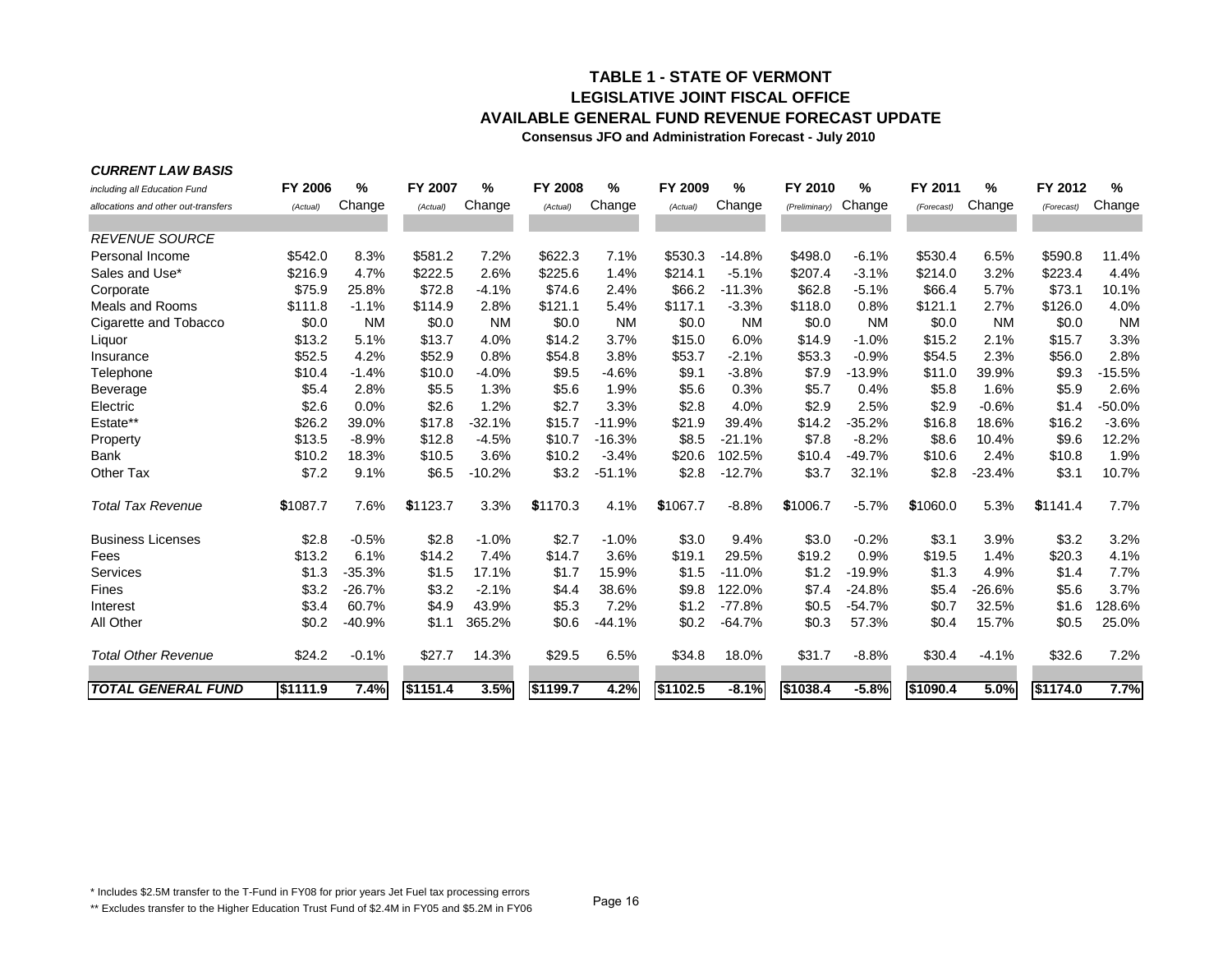## **TABLE 2A - STATE OF VERMONTLEGISLATIVE JOINT FISCAL OFFICESOURCE TRANSPORTATION FUND REVENUE FORECAST UPDATE**

**Consensus JFO and Administration Forecast - July 2010**

#### *SOURCE T-FUND*

*revenues are prior to all E-Fund allocations*

| and other out-transfers. Used for       | <b>FY 2006</b> | %       | <b>FY 2007</b> | %       | <b>FY 2008</b> | %       | FY 2009  | %        | FY 2010       | %       | FY 2011    | %      | FY 2012   | ℅      |
|-----------------------------------------|----------------|---------|----------------|---------|----------------|---------|----------|----------|---------------|---------|------------|--------|-----------|--------|
| analytic and comparative purposes only. | (Actual)       | Change  | (Actual)       | Change  | (Actual)       | Change  | (Actual) | Change   | (Preliminary) | Change  | (Forecast) | Change | (Forecast | Change |
| <b>REVENUE SOURCE</b>                   |                |         |                |         |                |         |          |          |               |         |            |        |           |        |
| Gasoline                                | \$63.8         | $-2.7%$ | \$63.6         | $-0.3%$ | \$62.6         | $-1.6%$ | \$60.6   | $-3.1%$  | \$61.0        | $0.6\%$ | \$62.7     | 1.8%   | \$63.6    | 2.4%   |
| Diesel                                  | \$17.7         | 14.0%   | \$18.0         | 1.7%    | \$16.6         | $-7.8%$ | \$15.5   | $-6.5%$  | \$15.1        | $-2.6%$ | \$15.7     | 4.0%   | \$16.3    | 3.8%   |
| Purchase and Use*                       | \$80.3         | $-4.4%$ | \$80.6         | 0.4%    | \$79.0         | $-2.0%$ | \$65.9   | $-16.6%$ | \$69.8        | 5.8%    | \$73.4     | 5.2%   | \$78.6    | 7.1%   |
| Motor Vehicle Fees                      | \$57.4         | 2.3%    | \$65.4         | 14.1%   | \$67.5         | 3.2%    | \$65.5   | $-3.0%$  | \$72.4        | 10.5%   | \$72.9     | 0.7%   | \$76.0    | 4.3%   |
| Other Revenue**                         | \$18.2         | 8.6%    | \$20.2         | 11.1%   | \$23.7         | 17.2%   | \$18.0   | $-24.0%$ | \$18.2        | 1.4%    | \$18.9     | 3.6%   | \$19.5    | 3.2%   |
|                                         |                |         |                |         |                |         |          |          |               |         |            |        |           |        |
| <b>ITOTAL TRANS. FUND</b>               | \$237.4        | $-0.3%$ | \$247.8        | 4.4%    | \$249.4        | 0.6%    | \$225.6  | $-9.6%$  | \$236.5       | 4.8%    | \$243.0    | 2.7%   | \$254.0   | 4.5%   |

## **TABLE 2 - STATE OF VERMONTLEGISLATIVE JOINT FISCAL OFFICEAVAILABLE TRANSPORTATION FUND REVENUE FORECAST UPDATE**

**Consensus JFO and Administration Forecast - July 2010**

| <b>CURRENT LAW BASIS</b>            |                |         |                |         |                |         |          |          |               |           |            |        |            |        |
|-------------------------------------|----------------|---------|----------------|---------|----------------|---------|----------|----------|---------------|-----------|------------|--------|------------|--------|
| including all Education Fund        | <b>FY 2006</b> | %       | <b>FY 2007</b> | %       | <b>FY 2008</b> | %       | FY 2009  | %        | FY 2010       | %         | FY 2011    | %      | FY 2012    | %      |
| allocations and other out-transfers | (Actual)       | Change  | (Actual)       | Change  | (Actual)       | Change  | (Actual) | Change   | (Preliminary) | Change    | (Forecast) | Change | (Forecast) | Change |
| <b>REVENUE SOURCE</b>               |                |         |                |         |                |         |          |          |               |           |            |        |            |        |
| Gasoline                            | \$63.8         | $-2.7%$ | \$63.6         | $-0.3%$ | \$62.6         | $-1.6%$ | \$60.6   | $-3.1%$  | \$61.0        | $0.6\%$   | \$62.1     | 1.8%   | \$63.6     | 2.4%   |
| <b>Diesel</b>                       | \$17.7         | 14.0%   | \$18.0         | 1.7%    | \$16.6         | $-7.8%$ | \$15.5   | $-6.5%$  | \$15.1        | $-2.6%$   | \$15.7     | 4.0%   | \$16.3     | 3.8%   |
| Purchase and Use*                   | \$53.9         | $-3.8%$ | \$53.7         | $-0.3%$ | \$52.7         | $-2.0%$ | \$44.0   | $-16.6%$ | \$46.5        | 5.8%      | \$48.9     | 5.2%   | \$52.4     | 7.1%   |
| Motor Vehicle Fees                  | \$57.4         | 2.3%    | \$65.4         | 14.1%   | \$67.5         | 3.2%    | \$65.5   | $-3.0%$  | \$72.4        | 10.5%     | \$72.9     | 0.7%   | \$76.0     | 4.3%   |
| Other Revenue**                     | \$17.1         | 7.6%    | \$19.2         | 11.9%   | \$23.7         | 23.5%   | \$18.0   | $-24.0%$ | \$18.2        | 1.4%      | \$18.9     | 3.6%   | \$19.5     | 3.2%   |
| <b>TOTAL TRANS. FUND</b>            | \$209.9        | 0.4%    | \$219.9        | 4.8%    | \$223.1        | 1.4%    | \$203.6  | $-8.7%$  | \$213.3       | 4.7%      | \$218.5    | 2.5%   | \$227.8    | 4.2%   |
| <b>OTHER</b>                        |                |         |                |         |                |         |          |          |               |           |            |        |            |        |
| <b>TIB Gasoline</b>                 |                |         |                |         |                |         |          |          | \$13.4 NM     |           | \$16.1     | 20.6%  | \$17.8     | 10.4%  |
| <b>TIB Diesel</b>                   |                |         |                |         |                |         |          |          | \$1.5 NM      |           | \$1.9      | 26.1%  | \$2.0      | 4.3%   |
| <b>Total TIB</b>                    |                |         |                |         |                |         |          |          | \$14.9        | <b>NM</b> | \$18.0     | 21.2%  | \$19.8     | 9.7%   |

\* As of FY04, includes Motor Vehicle Rental tax revenue

\*\* Beginning in FY07, includes Stabilization Reserve interest; FY08 data includes \$3.76M transfer from G-Fund for prior Jet Fuel tax processing errors and inclusion of this tax in subsequent years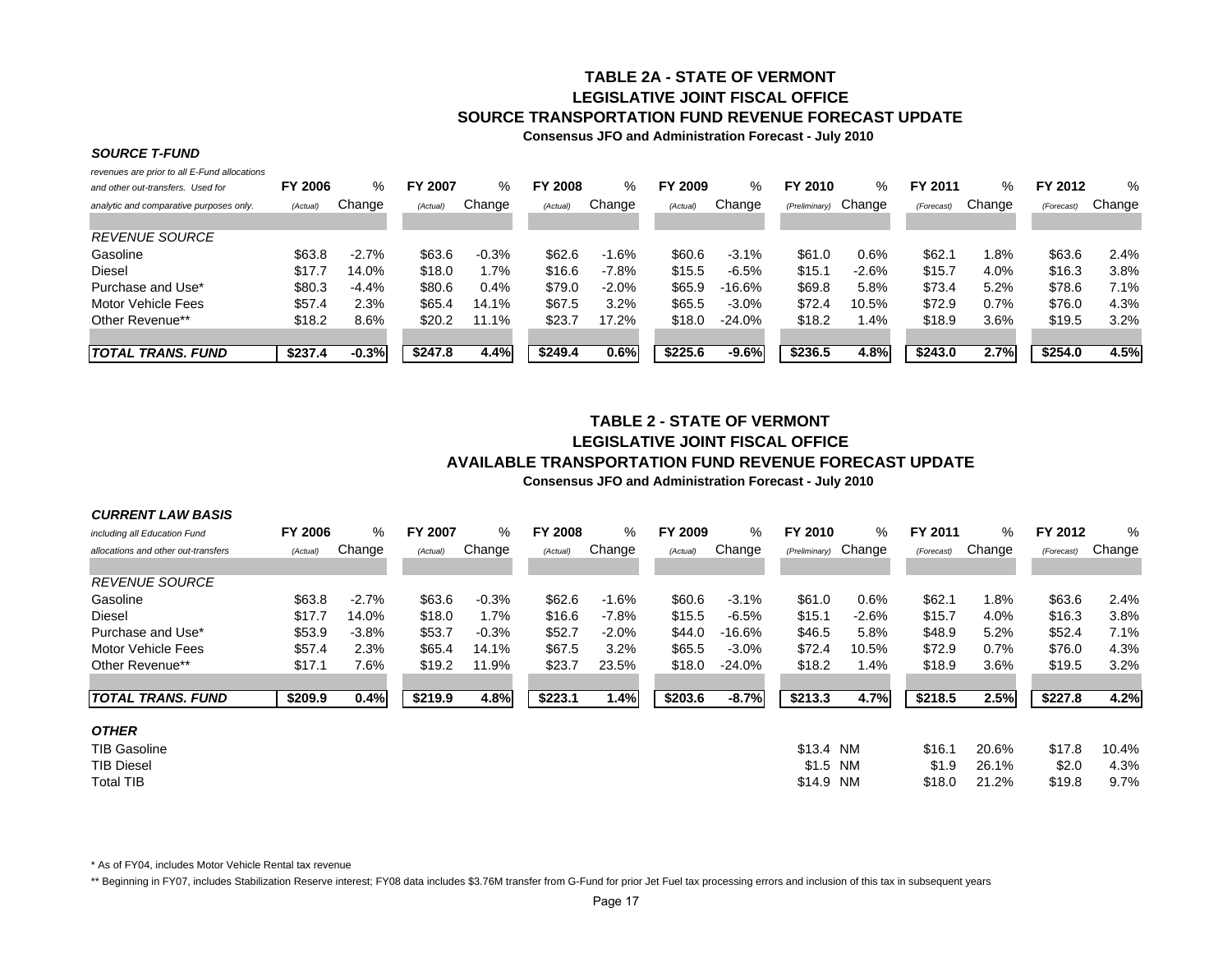#### **TABLE 3 - STATE OF VERMONT LEGISLATIVE JOINT FISCAL OFFICEAVAILABLE EDUCATION FUND\* REVENUE FORECAST UPDATE**

#### **(Partial Education Fund Total - Includes Source General and Transportation Fund Allocations Only) Consensus JFO and Administration Forecast - July 2010**

#### *CURRENT LAW BASIS*

| * Source General and Transportation   |                |           |                |           |                |           |          |           |                      |           |            |           |            |           |
|---------------------------------------|----------------|-----------|----------------|-----------|----------------|-----------|----------|-----------|----------------------|-----------|------------|-----------|------------|-----------|
| Fund taxes allocated to or associated | <b>FY 2006</b> | %         | <b>FY 2007</b> | %         | <b>FY 2008</b> | %         | FY 2009  | %         | FY 2010              | %         | FY 2011    | ℅         | FY 2012    | $\%$      |
| with the Education Fund only.         | (Actual)       | Change    | (Actual)       | Change    | (Actual)       | Change    | (Actual) | Change    | (Preliminary) Change |           | (Forecast) | Change    | (Forecast) | Change    |
| <b>GENERAL FUND</b>                   |                |           |                |           |                |           |          |           |                      |           |            |           |            |           |
| Meals and Rooms                       | \$0.0          | <b>NM</b> | \$0.0          | <b>NM</b> | \$0.0          | <b>NM</b> | \$0.0    | <b>NM</b> | \$0.0                | <b>NM</b> | \$0.0      | <b>NM</b> | \$0.0      | <b>NM</b> |
| Sales & Use**                         | \$108.5        | 4.8%      | \$111.2        | 2.5%      | \$112.8        | 1.4%      | \$107.1  | $-5.1%$   | \$103.7              | $-3.1%$   | \$107.0    | 3.2%      | \$111.7    | 4.4%      |
| Bank                                  | \$0.0          | <b>NM</b> | \$0.0          | <b>NM</b> | \$0.0          | <b>NM</b> | \$0.0    | <b>NM</b> | \$0.0                | <b>NM</b> | \$0.0      | <b>NM</b> | \$0.0      | <b>NM</b> |
| Corporate                             | \$0.0          | <b>NM</b> | \$0.0          | <b>NM</b> | \$0.0          | <b>NM</b> | \$0.0    | <b>NM</b> | \$0.0                | <b>NM</b> | \$0.0      | <b>NM</b> | \$0.0      | <b>NM</b> |
| <b>Security Registration Fees</b>     | \$0.0          | <b>NM</b> | \$0.0          | <b>NM</b> | \$0.0          | <b>NM</b> | \$0.0    | <b>NM</b> | \$0.0                | <b>NM</b> | \$0.0      | <b>NM</b> | \$0.0      | <b>NM</b> |
| Interest                              | (\$0.7)        | <b>NM</b> | (\$1.3)        | <b>NM</b> | (\$1.3)        | $-0.8%$   | \$0.3    | <b>NM</b> | \$0.1                | <b>NM</b> | \$0.2      | <b>NM</b> | \$0.2      | $0.0\%$   |
| Lottery                               | \$21.9         | 7.3%      | \$23.3         | 6.5%      | \$22.7         | $-2.5%$   | \$20.9   | $-7.7%$   | \$21.0               | 0.1%      | \$21.4     | 2.0%      | \$21.9     | 2.3%      |
| <b>TRANSPORTATION FUND</b>            |                |           |                |           |                |           |          |           |                      |           |            |           |            |           |
| Purchase and Use***                   | \$26.4         | $-5.8%$   | \$26.9         | 1.8%      | \$26.3         | $-2.0%$   | \$22.0   | -16.6%    | \$23.3               | 5.8%      | \$24.5     | 5.2%      | \$26.2     | 7.1%      |
| <b>TOTAL</b>                          | \$156.1        | 3.0%      | \$160.1        | 2.6%      | \$160.5        | 0.3%      | \$150.2  | $-6.4%$   | \$148.0              | $-1.5%$   | \$153.1    | 3.4%      | \$160.0    | 4.5%      |

\*\* Includes Telecommunications Tax; Includes \$1.25M transfer to T-Fund in FY08 for prior Jet Fuel Tax processing errors

\*\*\* Includes Motor Vehicle Rental revenues, restated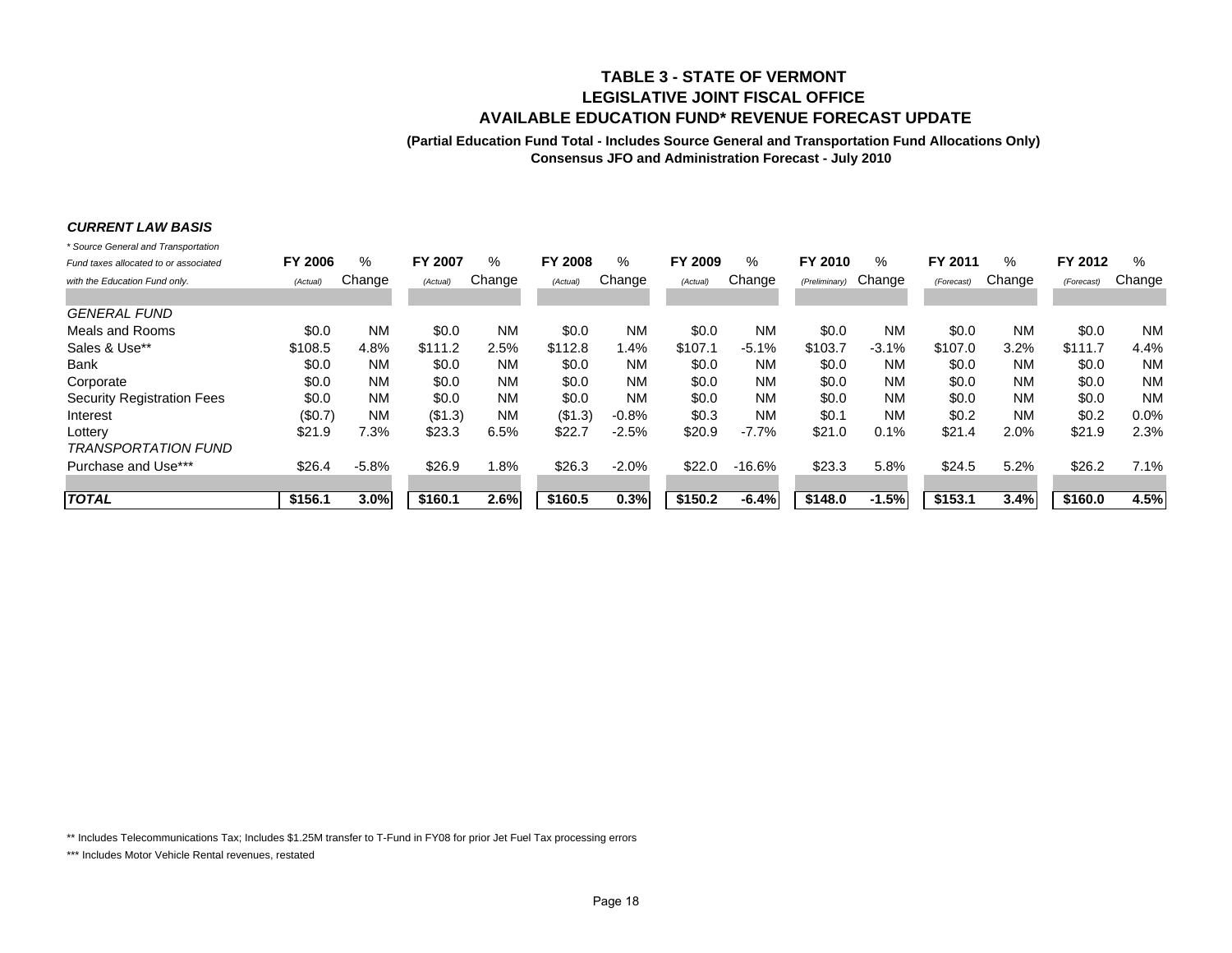## **TABLE 4 - JFO BUDGET SUMMARYBudget Impact of Revenue Forecast**

*(JFO Budgetary Statement Consistent With July 2010 Revenue Forecasts)*

| <b>General Fund</b>         |         |         |                             | <b>Transportation Fund</b> |         | <b>Education Fund</b>       |         |         |  |  |
|-----------------------------|---------|---------|-----------------------------|----------------------------|---------|-----------------------------|---------|---------|--|--|
|                             | FY 2011 | FY 2012 |                             | FY 2011                    | FY 2012 |                             | FY 2011 | FY 2012 |  |  |
| Jan 2010                    | 1086.6  | 1158.6  | Jan 2010                    | 218.0                      | 226.6   | Jan 2010                    | 151.3   | 158.1   |  |  |
| Other - PTT*                | 5.9     | 0.0     | Other                       | 0.0                        | 0.0     | Other                       | 0.0     | 0.0     |  |  |
| Tax Changes estimate        | 1.0     | (9.1)   | Tax Changes estimate        | 0.2                        | 0.2     | Tax Changes estimate        | 0.0     | 0.0     |  |  |
| <b>Budget Revenue Level</b> | 1093.5  | 1149.46 | <b>Budget Revenue Level</b> | 218.2                      | 226.8   | <b>Budget Revenue Level</b> | 151.3   | 158.1   |  |  |
| July 2010 incl.changes      | 1090.4  | 1174.0  | July 2010 incl.changes      | 218.5                      | 227.8   | July 2010 incl.changes      | 153.1   | 160     |  |  |
| Other - PTT                 | 7.9     | 0.0     | Other                       | 0.0                        | 0.0     | Other                       | 0.0     | 0.0     |  |  |
|                             | 1098.3  | 1174.0  |                             | 218.5                      | 227.8   |                             | 153.1   | 160     |  |  |
| difference                  | 4.8     | 24.5    | difference                  | 0.3                        | 1.0     | difference                  | 1.8     | 1.9     |  |  |

PTT-property transfer tax formula redirected, FY12 no redirect yet

| <b>TIB Fund</b>  |      |      |  |  |  |  |  |  |  |
|------------------|------|------|--|--|--|--|--|--|--|
| Jan 2010         | 18.6 | 20.9 |  |  |  |  |  |  |  |
| <b>July 2010</b> | 18.0 | 19.8 |  |  |  |  |  |  |  |

**difference -0.6 -1.1** $-1.1$